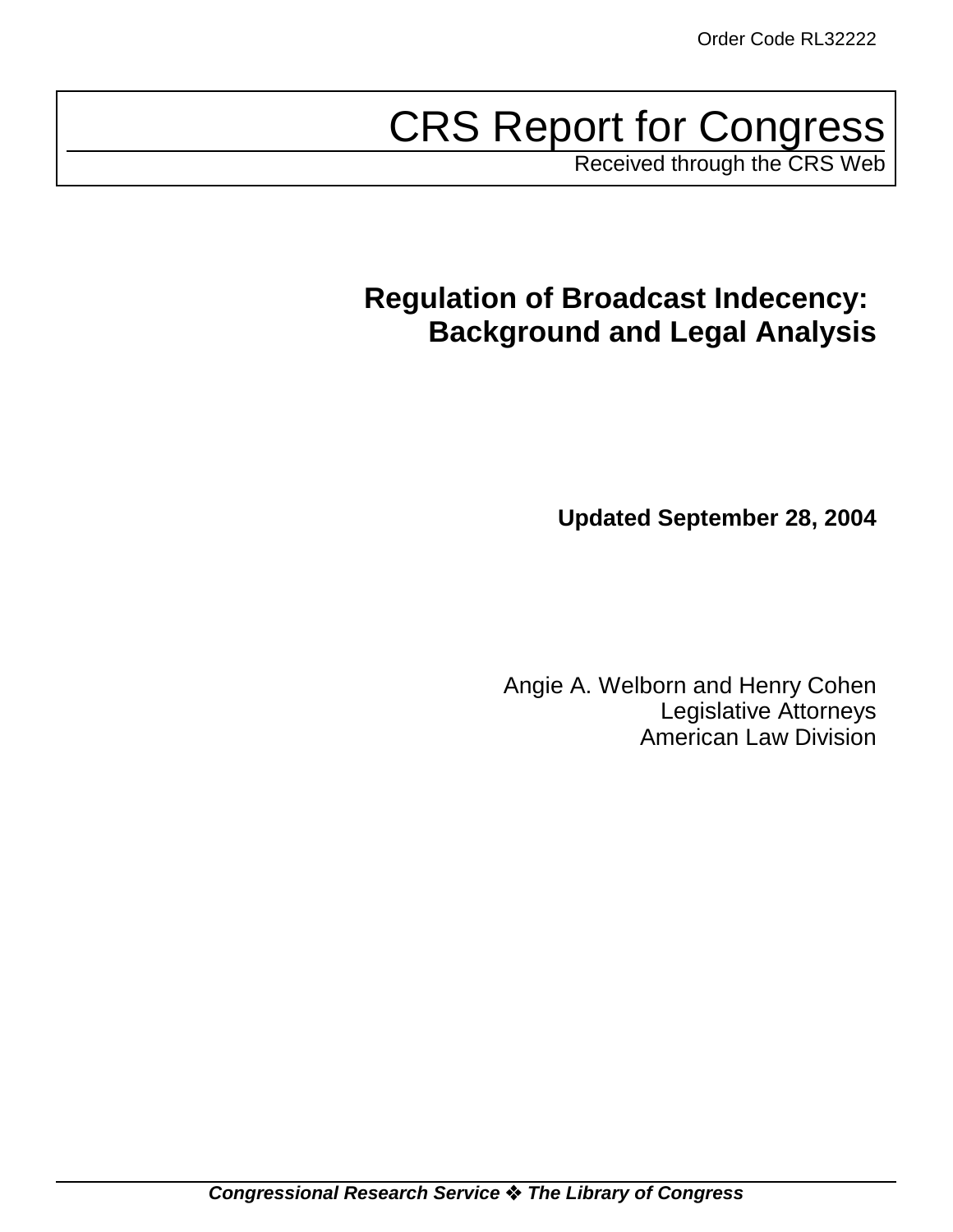# The FCC's Indecency Regulations: Background and Legal Analysis

# **Summary**

Two recent events have placed increased attention on the FCC and its indecency regulations. The airing of the 2003 Golden Globe Awards and the subsequent ruling by the FCC's Enforcement Bureau, coupled with the controversy surrounding the 2004 Super Bowl halftime show, have brought broadcast indecency to the forefront of the congressional agenda. Bills have been introduced to increase the penalties imposed for broadcast indecency (H.R. 3717, S. 2056, and S. 2147) and to prohibit the broadcast of certain words and phrases in any grammatical form (H.R. 3687). One such bill, H.R. 3717, was passed by the House on March 11, 2004. Resolutions have been introduced to express disapproval of the FCC Enforcement Bureau's decision regarding the Golden Globe Awards broadcast: H.Res. 482, H.Res. 500, and S.Res. 283, which the Senate passed on December 9, 2003. In addition, both the House and Senate have held or scheduled hearings on broadcast indecency. This report provides background on the two events in question, discusses the legal evolution of the FCC's indecency regulations, and provides an overview of how the current regulations have been applied. The final section of the report considers whether prohibiting the broadcast of "indecent" words regardless of context would violate the First Amendment.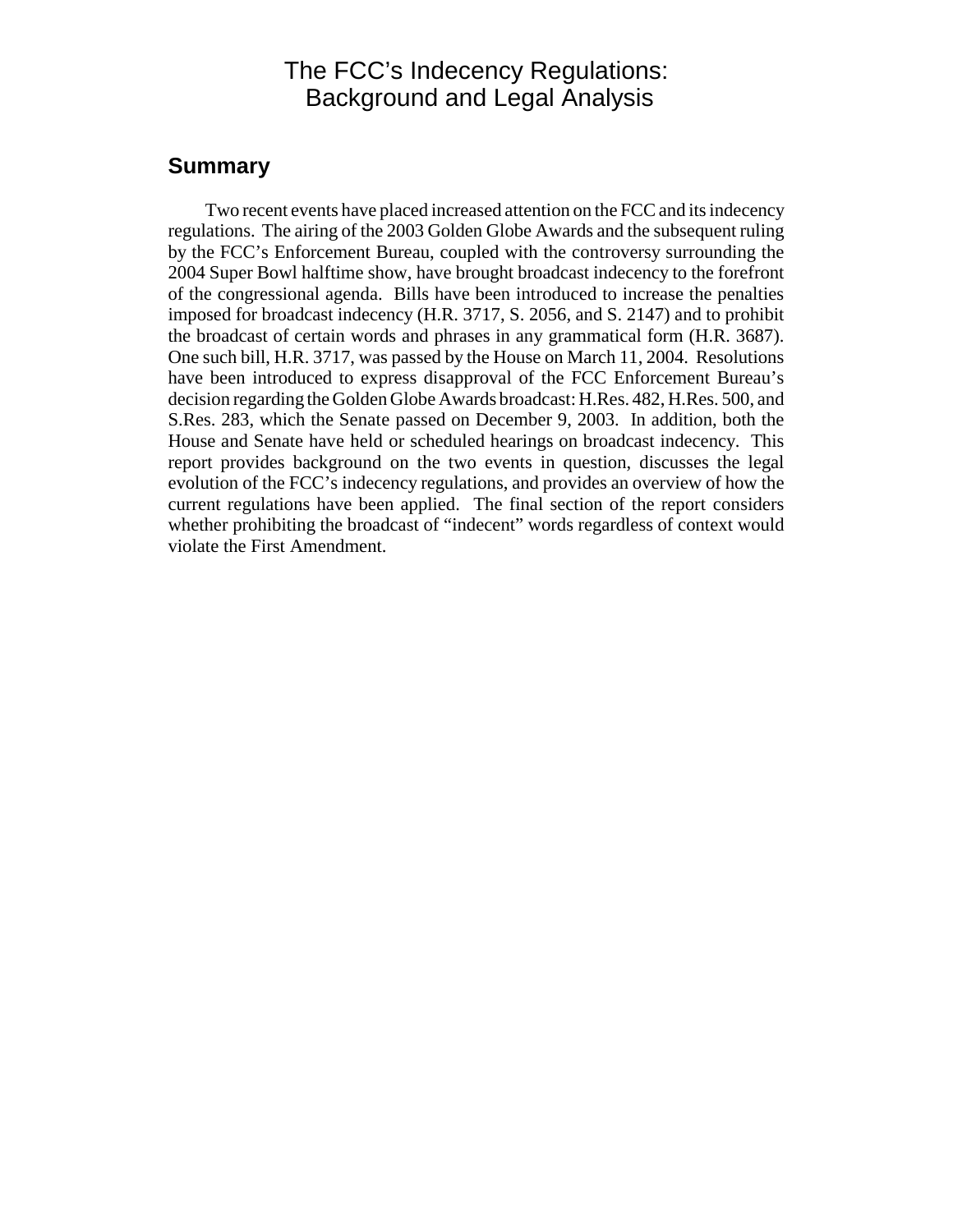# **Contents**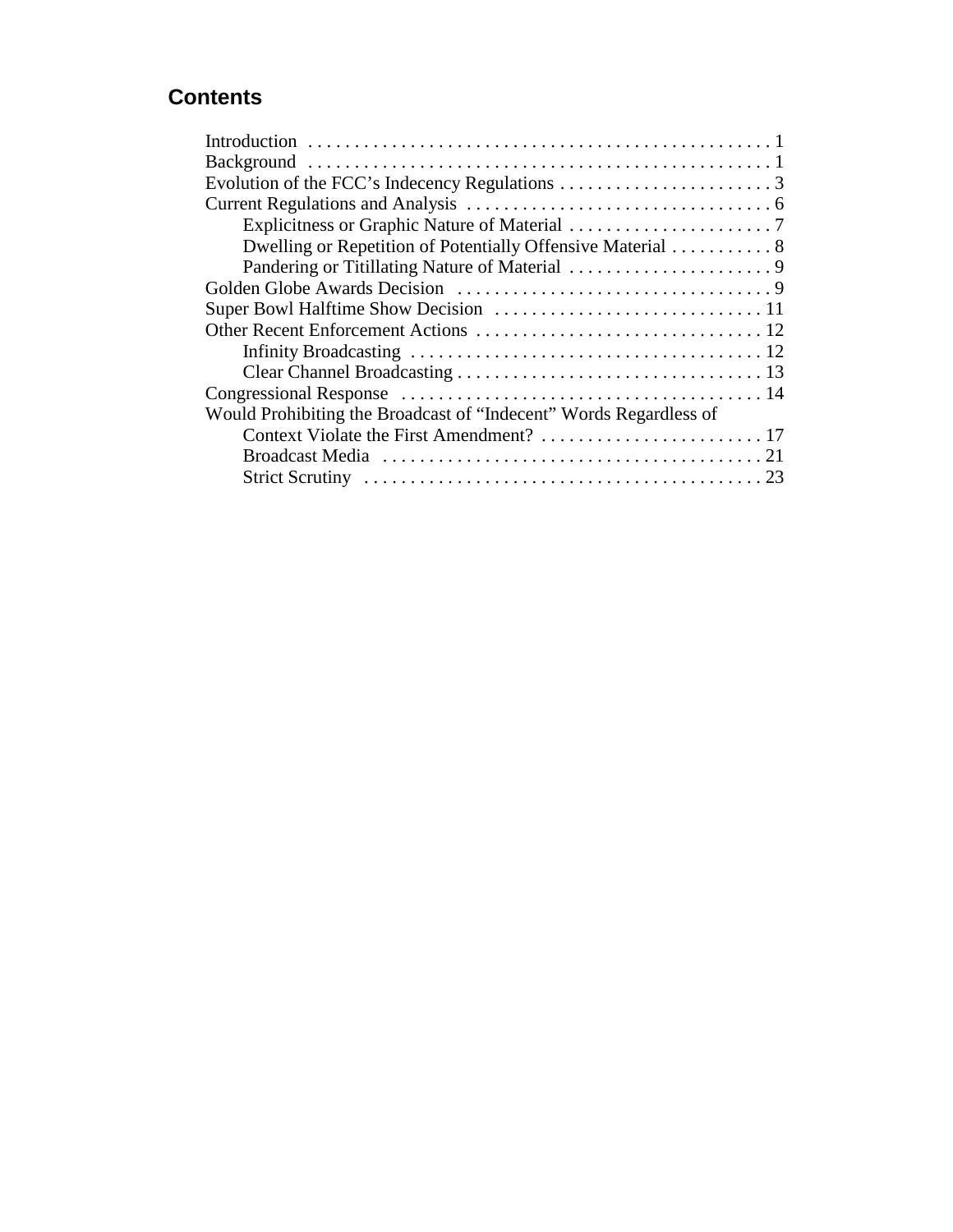# Regulation of Broadcast Indecency: Background and Legal Analysis

## **Introduction**

Two recent events have placed increased attention on the Federal Communications Commission (FCC) and its broadcast indecency regulations.<sup>1</sup> The airing of the 2003 Golden Globe Awards and the subsequent ruling of the FCC's Enforcement Bureau, coupled with the controversy surrounding the 2004 Super Bowl half-time show, have brought broadcast indecency to the forefront of the congressional agenda. Several bills have been introduced to increase the penalties imposed for broadcast indecency and prohibit the broadcast of certain words and phrases. In addition, both the House and Senate have scheduled hearings on broadcast indecency. This report provides background on the two events in question, discusses the legal evolution of the FCC's indecency regulations, and provides an overview of how the current regulations have been applied. The final section of the report considers whether prohibiting the broadcast of "indecent" words regardless of context would violate the First Amendment. $2$ 

### **Background**

On January 19, 2003, a number of broadcast television stations in various parts of the country aired the Golden Globe Awards. During the awards, the performer Bono, in response to winning an award, uttered the phrase "this is really, really f[\*\*\*]ing brilliant."3 In response to this utterance, the FCC received over 230 complaints alleging that the program was obscene or indecent, and requesting that the

<sup>&</sup>lt;sup>1</sup> The FCC's indecency regulations only apply to broadcast radio and television, and not to cable television. The distinction between broadcast and cable television arises in part from the fact that the rationale for regulation of broadcast media — the dual problems of spectrum scarcity and signal interference — do not apply in the context of cable. As a result, regulation of cable television is entitled to heightened First Amendment scrutiny. *See Turner Broadcasting v. Federal Communications Commission*, 512 U.S. 622 (1994). Cable television is also distinguished from broadcast television by the fact that cable involves a voluntary act whereby a subscriber affirmatively chooses to bring the material into his or home. *See Cruz v. Ferre*, 755 F.2d 1415 (1985).

<sup>&</sup>lt;sup>2</sup> The final section of this report ("Would prohibiting the broadcast of 'indecent' words regardless of context violate the First Amendment?") was written by Henry Cohen; the rest of the report was written by Angie A. Welborn.

<sup>3</sup> See *In the Matter of Complaints Against Various Broadcast Licensees Regarding Their Airing of the "Golden Globe Awards" Program*, 18 F.C.C. Rcd. 19859 (2003).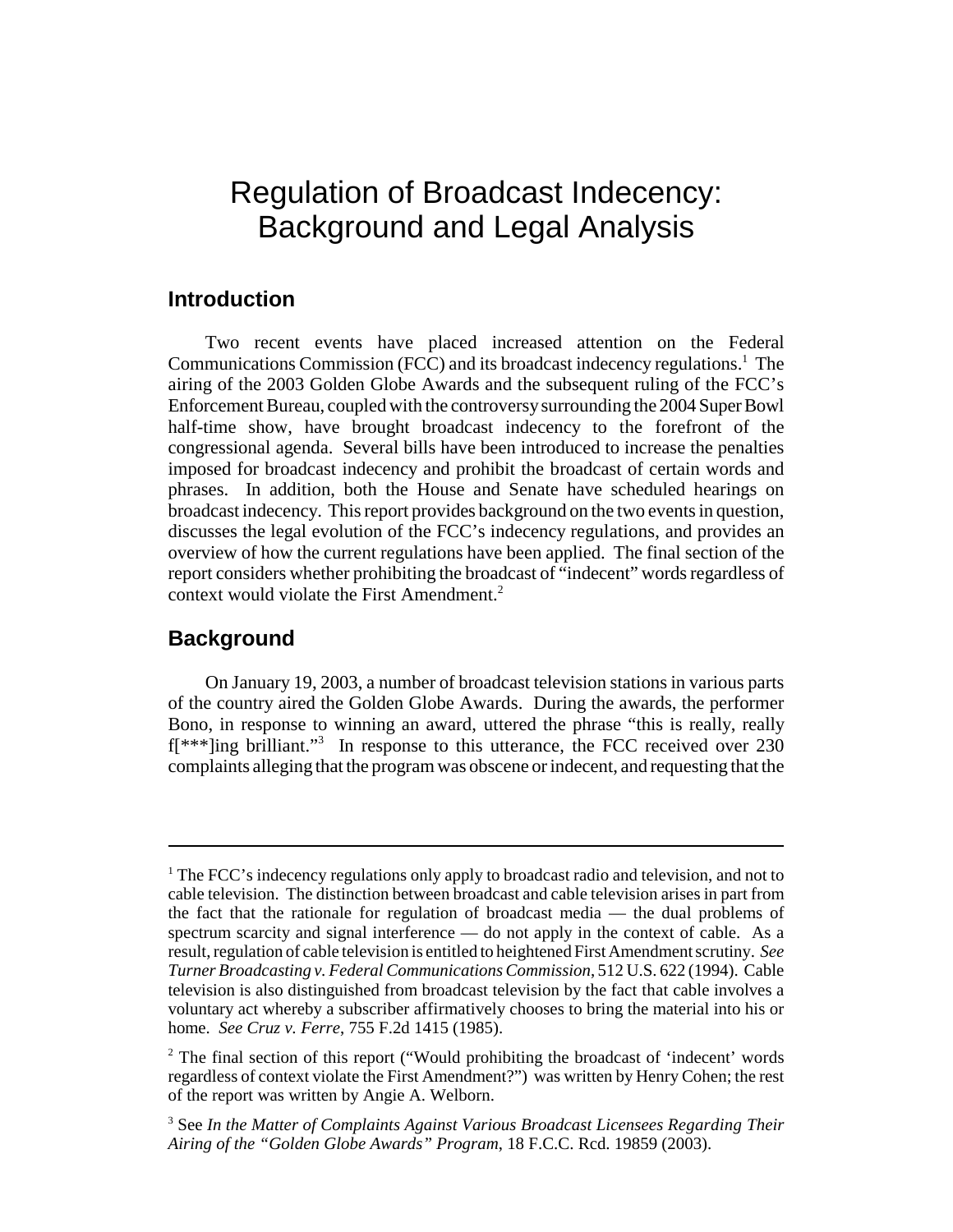Commission impose sanctions on the licensees for the broadcast of the material in question.4

The Enforcement Bureau of the FCC issued a Memorandum Opinion and Order on October 3, 2003, denying the complaints and finding that the broadcast of the Golden Globe Awards including Bono's utterance did not violate federal restrictions regarding the broadcast of obscene and indecent material.<sup>5</sup> The Bureau dismissed the complaints primarily because the language in question did not describe or depict sexual or excretory activities or organs. The Bureau noted that while "the word 'f[\*\*\*]ing' may be crude and offensive," it "did not describe sexual or excretory organs or activities. Rather, the performer used the word 'f[\*\*\*]ing' as an adjective or expletive to emphasize an exclamation."6 The Bureau added that in similar circumstances it "found that offensive language used as an insult rather than as a description of sexual or excretory activity or organs is not within the scope of the Commission's prohibition on indecent program content."7

The decision of the Enforcement Bureau was met with opposition from a number of organizations and Members of Congress, and an appeal was filed for review by the full Commission. FCC Chairman Michael K. Powell has asked the full Commission to overturn the Enforcement Bureau's ruling.<sup>8</sup>

On March 18, 2004, the full Commission issued a *Memorandum Opinion and Order* granting the application for review and reversing the Enforcement Bureau's earlier opinion.<sup>9</sup> The Commission found that the broadcasts of the Golden Globe Awards violated 18 U.S.C. 1464, but declined to impose a forfeiture on the broadcast licensees because the Order reverses Commission precedent regarding the broadcast of the "F-word." This decision is discussed in detail *infra*.

On February 1, 2004, CBS aired Super Bowl XXXVIII, with a half-time show produced by the MTV network. The show included performers singing and dancing provocatively, and ended with the exposure of the breast of one female performer. The network received numerous complaints regarding the half-time performance and FCC Chairman Michael Powell initiated a formal investigation into the incident.<sup>10</sup>

On September 22, 2004, the FCC released a *Notice of Apparent Liability for Forfeiture* finding that the airing of the Super Bowl halftime show "apparently

<sup>4</sup> *Id.* at 2.

 $5$   $Id$ .

<sup>6</sup> *Id.* at 3.

 $^7$  *Id.* 

<sup>8</sup> *FCC Chairman Seeks Reversal on Profanity*, Washington Post, January 14, 2004, at E01.

<sup>9</sup> *In the Matter of Complaints Against Various Broadcast Licensees Regarding Their Airing of the "Golden Globe Awards" Program*, File No. EB-03-IH-0110 (March 18, 2004).

 $10$  [http://hraunfoss.fcc.gov/edocs\_public/attachmatch/DOC-243435A1.pdf].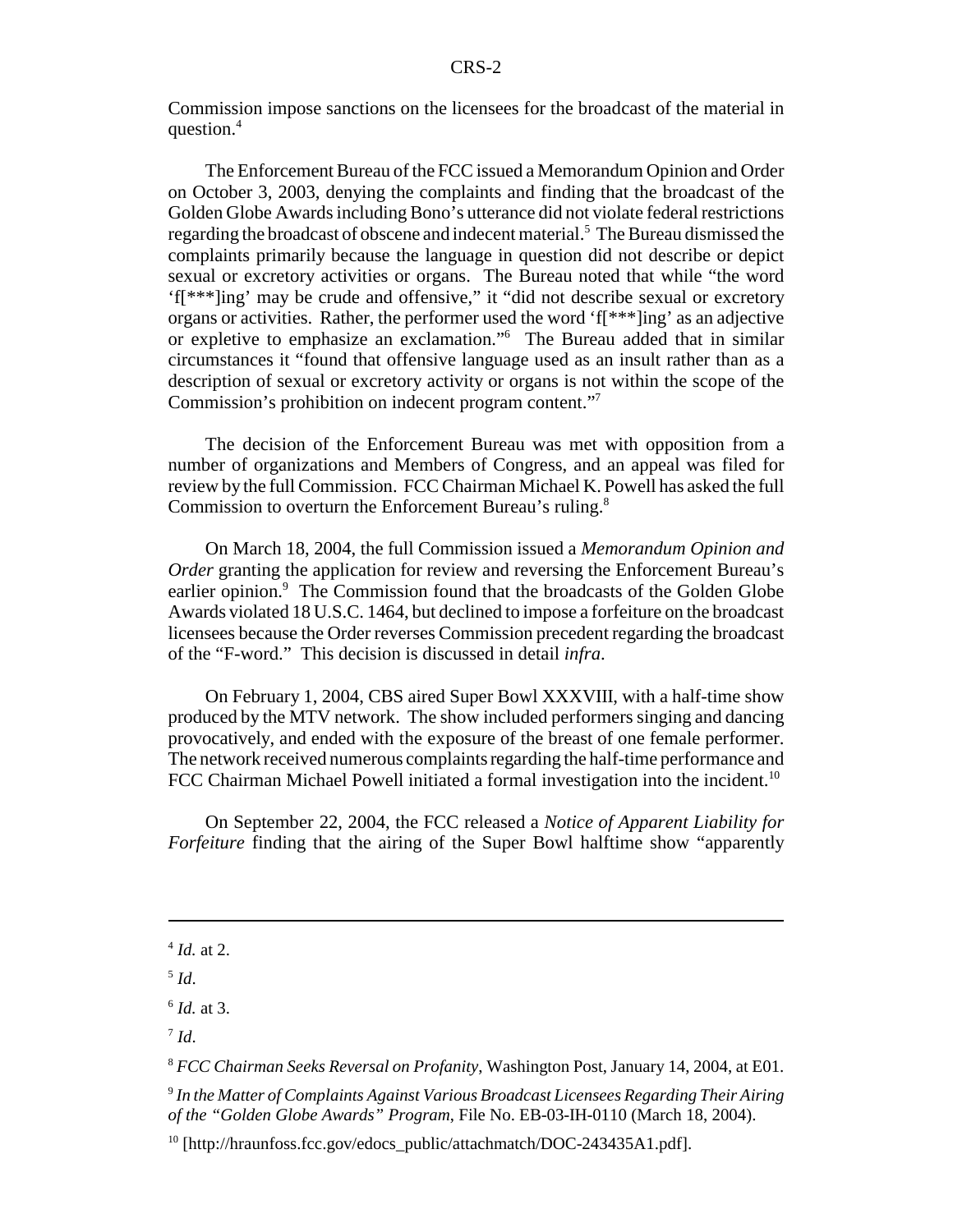violate[d] the federal restrictions regarding the broadcast of indecent material."11 The *NAL* imposes a forfeiture in the aggregate amount of \$550,000 on Viacom Inc., the licensee or ultimate parent of the licensees with regard to whom the complaint was filed.12 This decision is discussed in detail *infra*.

# **Evolution of the FCC's Indecency Regulations**

Under title 18 of the United States Code, it is unlawful to utter "any obscene, indecent, or profane language by means of radio communication."13 Violators of this provision are subject to fines or imprisonment of up to two years. The Federal Communications Commission has the authority to enforce this provision by forfeiture or revocation of license.<sup>14</sup> The Commission's authority to regulate material that is indecent, but not obscene, was upheld by the Supreme Court in *Federal Communications Commission v. Pacifica Foundation*. 15 In *Pacifica*, the Supreme Court affirmed the Commission's order regarding the airing of comedian George Carlin's "Filthy Words" monologue.<sup>16</sup> In that order, the Commission determined that the airing of the monologue, which contained certain words that "depicted sexual and excretory activities in a patently offensive manner," at a time "when children were undoubtedly in the audience" was indecent and prohibited by 18 U.S.C. § 1464.<sup>17</sup> Pursuant to the Court's decision, whether any such material is "patently offensive" is determined by "contemporary community standards for the broadcast medium."18 The Court noted that indecency is "largely a function of context — it cannot be judged in the abstract."<sup>19</sup>

The Commission's order in the *Pacifica* case relied partially on a spectrum scarcity argument, i.e. that there is a scarcity of spectrum space so the government must license the use of such space in the public interest, and partially on "principles

 $14$  47 U.S.C. § 503(b).

15 438 U.S. 726 (1978).

 $^{18}$  *Id.* 

<sup>19</sup> *Id.* at 742.

<sup>11</sup> *Complaints Against Various Television Licensees Concerning Their February 1, 2004, Broadcast of the Super Bowl XXXVIII Halftime Show*, File No. EB-04-IH-0011 (September 22, 2004).

 $12$  *Id.* 

<sup>&</sup>lt;sup>13</sup> 18 U.S.C. § 1464. "Radio communication" includes broadcast television, as the term is "means the transmission by radio of writing, signs, signals, pictures, and sounds of all kinds." 47 U.S.C. § 153(33).

<sup>&</sup>lt;sup>16</sup> The United State Court of Appeals for the District of Columbia Circuit had reversed the Commission's order. *See* 556 F.2d 9 (D.C. Cir. 1977). The Commission appealed that decision to the Supreme Court. The Court granted certiorari and reversed the lower court's opinion.

<sup>&</sup>lt;sup>17</sup> 438 U.S. at 732.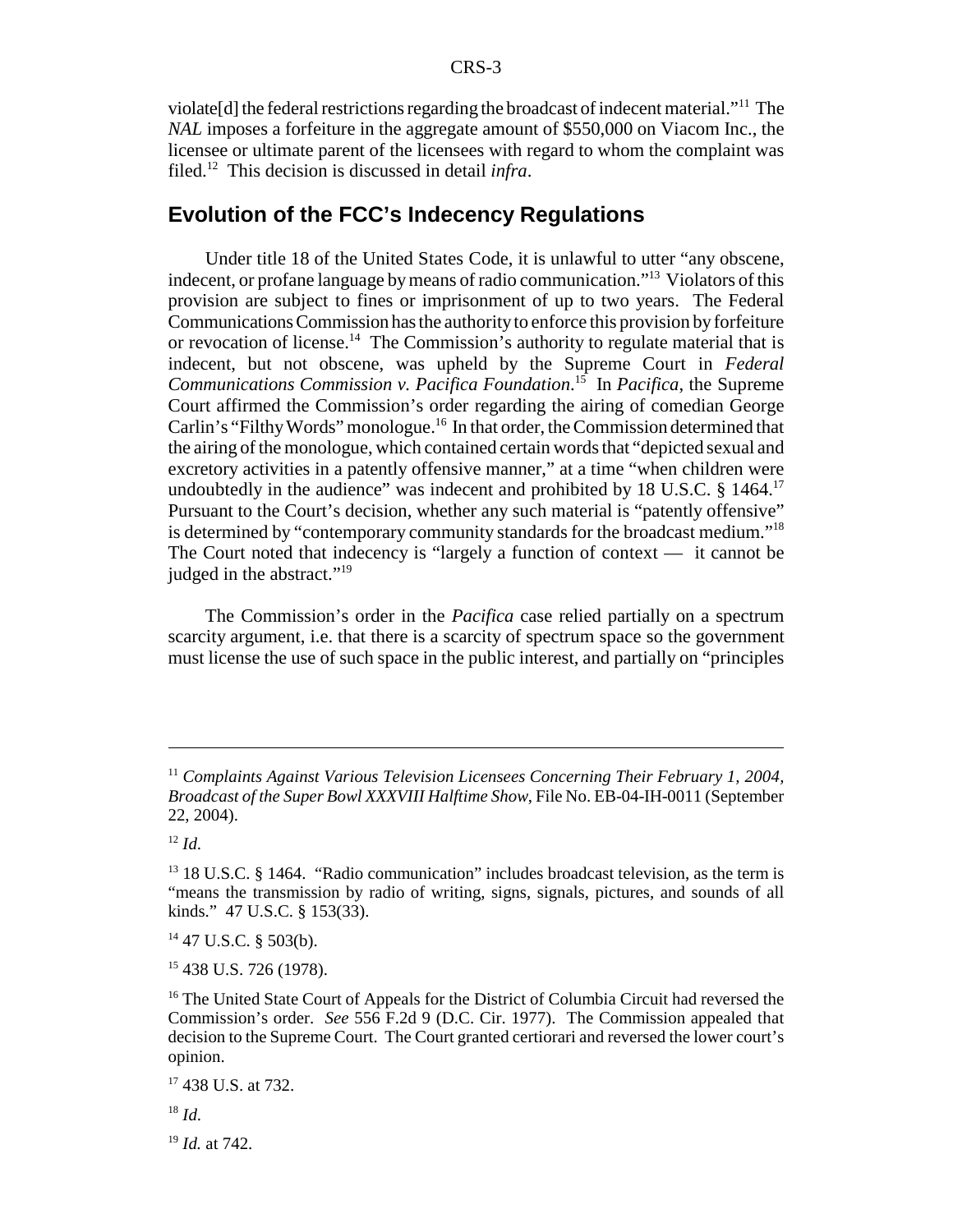analogous to those found in the law of nuisance."20 The Commission noted that public nuisance law generally aims to channel the offensive behavior rather than to prohibit it outright. For example, in the context of broadcast material, channeling would involve airing potentially offensive material at times when children are less likely to be in the audience. In 1987, the Commission rejected the spectrum scarcity argument as a sufficient basis for its regulation of broadcast indecency, but noted that it would continue to rely upon the validity of the public nuisance rationale, including channeling of potentially objectionable material.<sup>21</sup> However, in its 1987 order, the Commission also stated that channeling based on a specific time of day was no longer a sufficient means to ensure that children were not in the audience when indecent material aired and warned licensees that indecent material aired after 10 p.m. would be actionable.<sup>22</sup> The Commission further clarified its earlier *Pacifica* order, noting that indecent language was not strictly limited to the seven words at issue in the original broadcast in question, and that repeated use of those words was not necessary to find that material in question was indecent.<sup>23</sup>

The Commission's 1987 orders were challenged by parties alleging that the Commission had changed its indecency standard and that the new standard was unconstitutional. In *Action for Children's Television v. Federal Communications Commission (ACT I)*, the United States Court of Appeals for the District of Columbia Circuit upheld the standard used by the Commission to determine whether broadcast material was indecent, but it vacated the Commission's order with respect to the channeling of indecent material for redetermination "after a full and fair hearing of the times at which indecent material may be broadcast."<sup>24</sup>

Following the court's decision in *Action for Children's Television (ACT I)*, a rider to the Commerce, Justice, State FY89 Appropriations Act required the FCC to promulgate regulations to ban indecent broadcasts 24 hours a day.<sup>25</sup> The Commission followed the congressional mandate and promulgated regulations prohibiting all broadcasts of indecent material.<sup>26</sup> The new regulations were challenged, and the United States Court of Appeals for the District of Columbia

 $2<sup>22</sup>$  The Commission noted Arbitron ratings indicating that a number of children remain in the local audience well after 10 p.m. *See* 2 F.C.C. Rcd. 1698, ¶ 16.

23 2 F.C.C. Rcd. 2698, ¶¶ 12 and 15.

<sup>24</sup> 852 F.2d 1332, 1344 (1988).

 $25$  Pub. L. 100-459, § 608.

<sup>20</sup> *Id.* at 731; *see*, *In the Matter of a Citizen's Complaint Against Pacifica Foundation Station WBAI (FM), New York, New York*, 56 F.C.C.2d 94 (1975).

<sup>21</sup> *In the Matter of Pacifica Foundation, Inc. d/b/a Pacifica Radio Los Angeles, California*, 2 F.C.C. Rcd. 2698 (1987). Two other orders handed down the same day articulate the Commission's clarified indecency standard. *See also In the Matter of the Regents of the University of California*, 2 F.C.C. Rcd. 2703 (1987); *In the Matter of Infinity Broadcasting Corporation of Pennsylvania*, 2 F.C.C. Rcd. 2705 (1987).

<sup>26</sup> *Enforcement of Prohibitions Against Broadcast Obscenity and Indecency*, 4 F.C.C. Rcd. 457 (1988).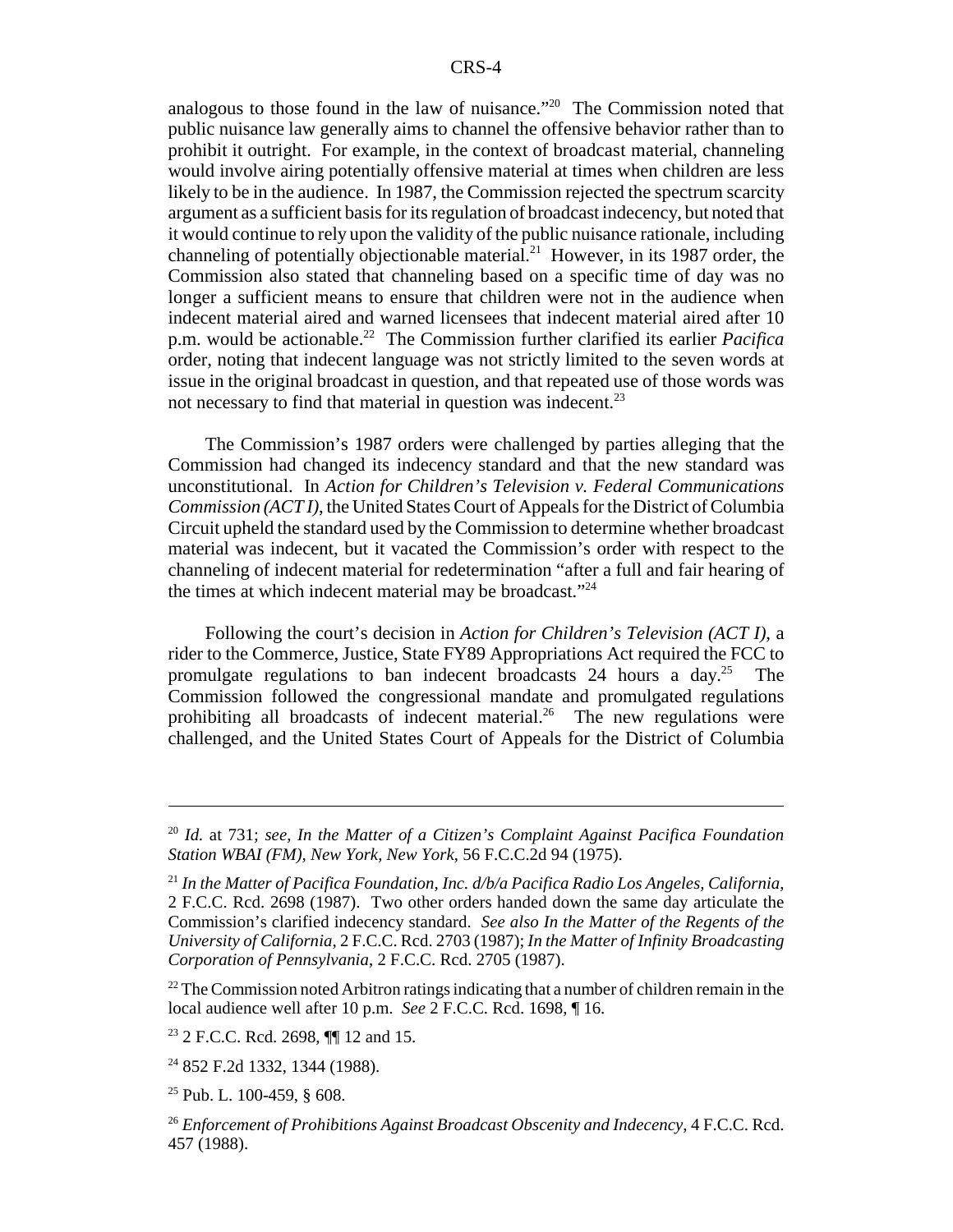Circuit vacated the Commission's order.27 In so doing, the court noted that in *ACT I* it held that Commission "must identify some reasonable period of time during which indecent material may be broadcast," thus precluding a ban on such broadcasts at all times.28

In 1992, Congress enacted the Public Telecommunications Act of 1992, which required the FCC to promulgate regulations to prohibit the broadcasting of indecent material from 6 a.m. to midnight, except for broadcasts by public radio and television stations that go off the air at or before midnight, in which case such stations may broadcast indecent material beginning at 10 p.m.29 The Commission promulgated regulations as mandated in the act.<sup>30</sup> The new regulations were challenged, and a three-judge panel of the United States Court of Appeals for the District of Columbia Circuit subsequently vacated the Commission's order implementing the act and held the underlying statute unconstitutional.<sup>31</sup> In its order implementing the act, the FCC set forth three goals to justify the regulations: (1) ensuring that parents have an opportunity to supervise their children's listening and viewing of over-the-air broadcasts; (2) ensuring the well being of minors regardless of supervision; and (3) protecting the right of all members of the public to be free of indecent material in the privacy of their homes.32 The court rejected the third justification as "insufficient to support a restriction on the broadcasting of constitutionally protected indecent material," but accepted the first two as compelling interests.<sup>33</sup> Despite the finding of compelling interests in the first two, the court found that both Congress and the FCC had failed "to tailor their efforts to advance these interests in a sufficiently narrow way to meet constitutional standards."<sup>34</sup>

Following the decision of the three-judge panel, the Commission requested a rehearing *en banc*. 35 The case was reheard on October 19, 1994, and, on June 30, 1995, the full court of appeals held the statute unconstitutional insofar as it prohibited the broadcast of indecent material between the hours of 10 p.m. and midnight on nonpublic stations.<sup>36</sup> In so doing, the court held that while the channeling of indecent

<sup>28</sup> *Id.* at 1509.

29 Pub. L. 102-356, § 16, 47 U.S.C. § 303 note.

<sup>30</sup> *In the Matter of Enforcement of Prohibitions Against Broadcast Indecency in 18 U.S.C. 1464*, 8 F.C.C. Rcd. 704 (1993).

<sup>31</sup> *Action for Children's Television v. Federal Communications Commission*, 11 F.3d 170 (D.C. Cir. 1993).

32 8 F.C.C. Rcd. at 705 - 706.

33 11 F.3d at 171.

<sup>27</sup> *Action for Children's Television v. Federal Communications Commission (ACT II)*, 932 F.2d 1504 (1991), *cert. denied*, 503 U.S. 913 (1992).

<sup>34</sup> *Id*.

<sup>35</sup> *Action for Children's Television v. Federal Communications Commission*, 15 F.3d 186 (1994).

<sup>36</sup> *Action for Children's Television v. Federal Communications Commission (ACT III)*, 58 (continued...)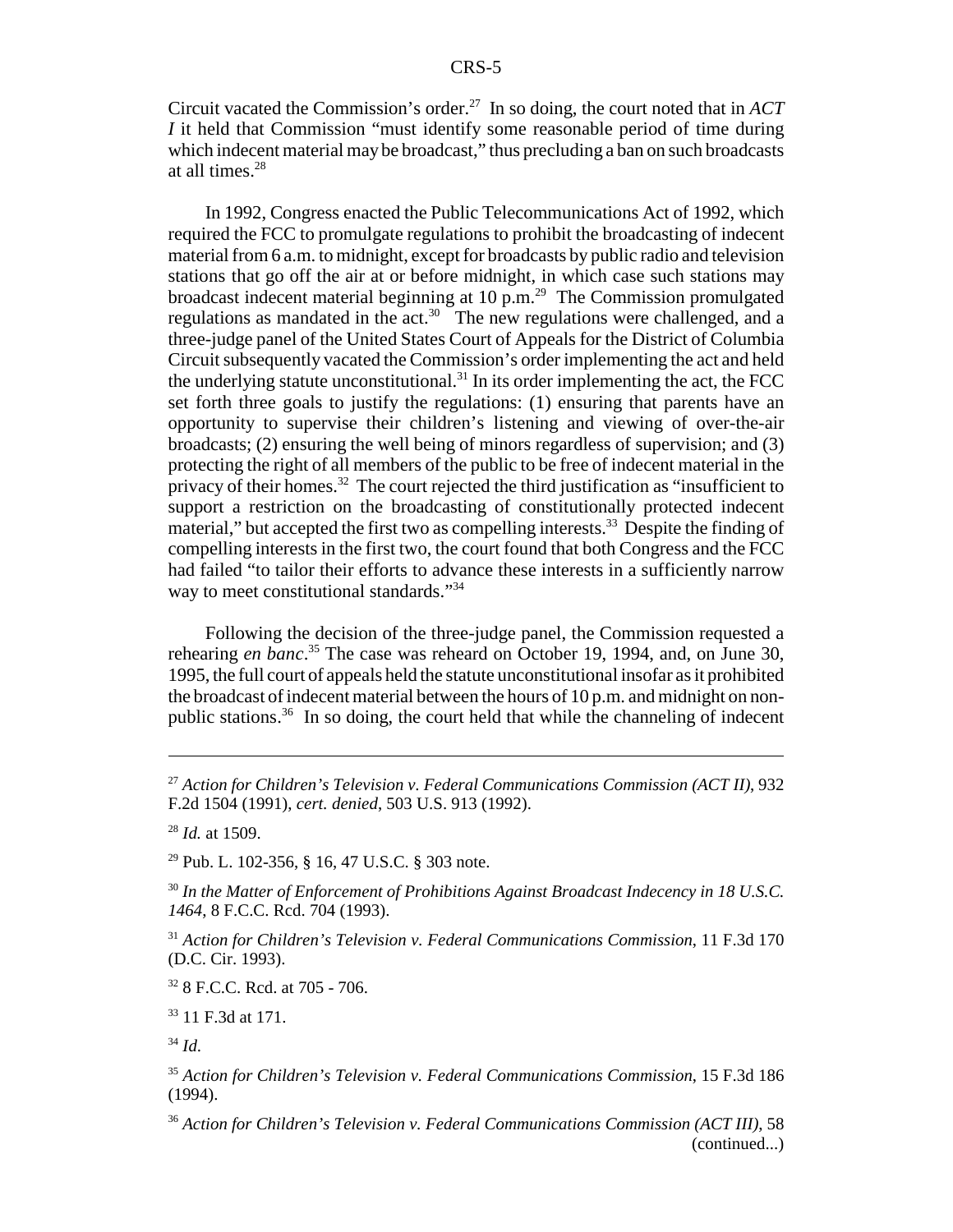broadcasts between midnight and 6 a.m. "would not unduly burden the First Amendment," the distinction drawn by Congress between public and non-public broadcasters "bears no apparent relationship to the compelling government interests that [the restrictions] are intended to serve. $\frac{37}{10}$  The court remanded the regulations to the FCC with instructions to modify the regulations to permit the broadcast of indecent material on all stations between 10 p.m and 6 a.m.

## **Current Regulations and Analysis**

Following the decision in *ACT III*, the Commission modified its indecency regulations to prohibit the broadcast any material which is indecent on any day between 6 a.m. and 10 p.m.<sup>38</sup> The newly modified regulations became effective August 28, 1995.<sup>39</sup> These regulations have been enforced primarily with respect to radio broadcasts and thus have been applied to indecent language rather than to images.40

To determine whether broadcast material is in fact indecent, the Commission must make two fundamental determinations: (1) that the material alleged to be indecent falls within the subject matter scope of the definition of indecency — the material in question must describe or depict sexual or excretory organs or activities; and (2) that the broadcast is patently offensive as measured by contemporary community standards for the broadcast medium. $41$  If the material in question does not fall within the subject matter scope of the indecency definition, $42$  or if the

39 60 FR 44439 (August 28, 1995).

<sup>36 (...</sup>continued)

F.3d 654 (1995), *cert. denied*, 516 U.S. 1043 (1996).

<sup>&</sup>lt;sup>37</sup> 58 F.3d at 656.

<sup>38</sup> *Enforcement of Prohibitions Against Broadcast Indecency in 18 U.S.C. § 1464*, 10 F.C.C. Rcd. 10558 (1995); 47 C.F.R. 73.3999(b). Subsection (b) prohibits the broadcast of material which is obscene without any reference to time of day. Broadcast obscenity will not be discussed in this report. For more information on obscenity, see CRS Report 95-804, *Obscenity and Indecency: Constitutional Principles and Federal Statutes*, and CRS Report 98-670, *Obscenity, Child Pornography, and Indecency: Recent Developments and Pending Issues*.

<sup>40</sup> Enforcement actions based on televised broadcast indecency are rare. However, the Commission recently issued a *Notice of Apparent Liability* for the broadcast of indecent material during a televised morning news program. During the program, the show's hosts interviewed performers with a production entitled "Puppetry of the Penis," who appeared wearing capes but were otherwise nude. A performer's penis was exposed during the broadcast. *See In the Matter of Young Broadcasting of San Francisco, Inc.*, File No. EB-02- IH-0786 (January 27, 2004).

<sup>41</sup> *See In the Matter of Industry Guidance on the Commission's Case Law Interpreting 18 U.S.C. § 1464 and Enforcement Policies Regarding Broadcast Indecency*, File No. EB-00- IH-0089 (April 6, 2001). [http://www.fcc.gov/eb/Orders/2001/fcc01090.html]

<sup>&</sup>lt;sup>42</sup> The Commission's Enforcement Bureau initially dismissed the complaint against broadcast licensees for airing the 2003 Golden Globe Awards, in which performer Bono (continued...)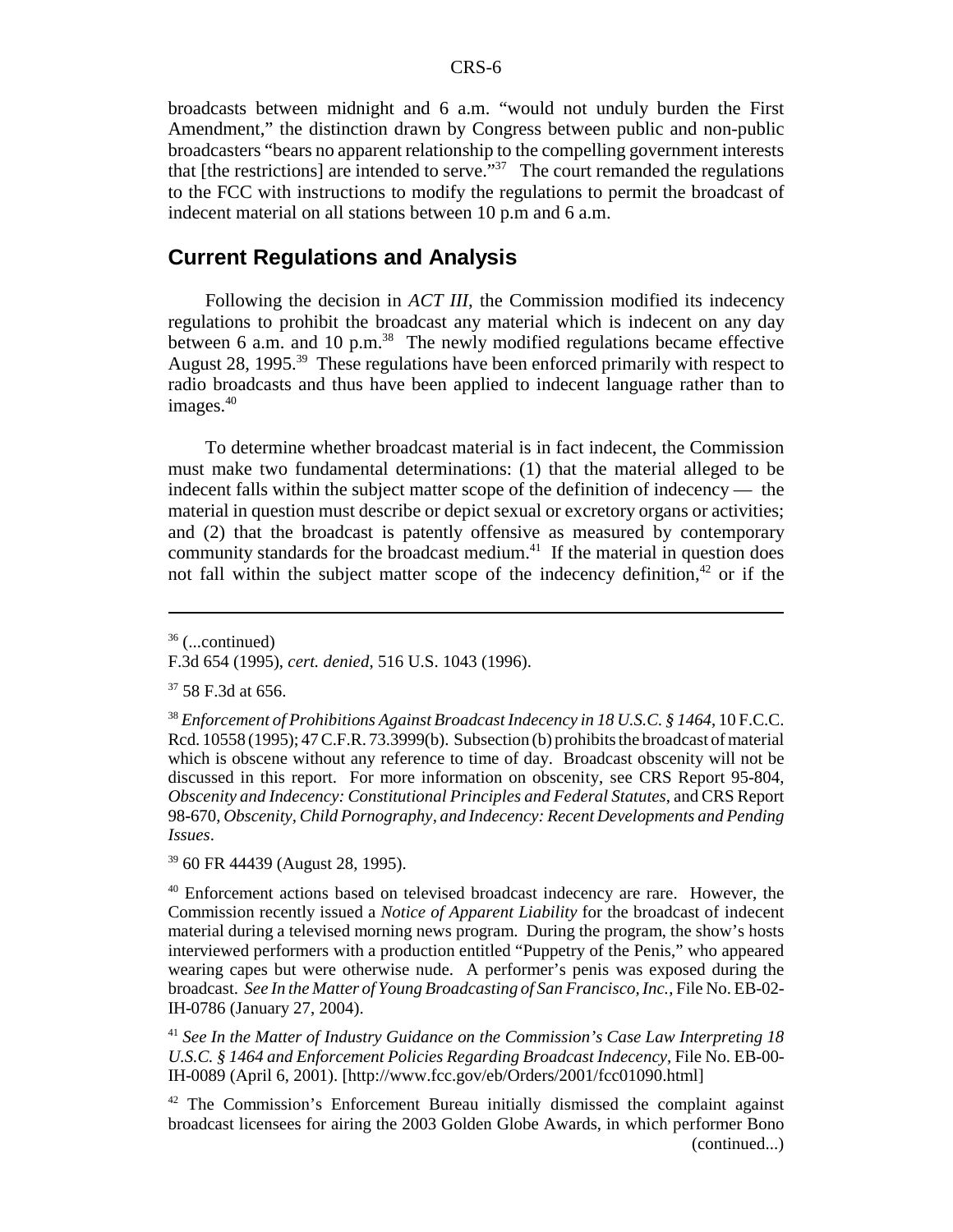broadcast occurred during the "safe harbor" hours (between 10 p.m. and 6 a.m.), the complaint is usually dismissed.<sup>43</sup> However, if the Commission determines that the complaint meets the subject matter requirements and was aired outside the "safe harbor" hours, the broadcast in question is evaluated for patent offensiveness.<sup>44</sup> The Commission notes that in determining whether material is patently offensive, the full context is very important, and that such determinations are highly fact-specific.

The Commission has identified three factors that have been significant in recent decisions in determining whether broadcast material is patently offensive:

(1) the explicitness or graphic nature of the description or depiction of sexual or excretory organs or activities; (2) whether the material dwells on or repeats at length descriptions of sexual or excretory organs or activities; (3) whether the material appears to pander or is used to titillate, or whether the material appears to have been presented for its shock value.<sup>45</sup>

An overview and analysis of cases addressing each of these factors follows.

**Explicitness or Graphic Nature of Material.** Generally, the more explicit or graphic the description or depiction, the greater the likelihood that the material will be deemed patently offensive and therefore indecent. For example, the Commission imposed a forfeiture on a university radio station for airing a rap song that included a line depicting anal intercourse.46 In that case, the Commission determined that the song described sexual activities in graphic terms that were patently offensive and therefore indecent. Since the song was broadcast in the midafternoon, there was a reasonable risk that children were in the audience, thus giving rise to the Commission's action.<sup>47</sup>

Broadcasts need not be as graphic as the song in the above case to give rise to the imposition of an FCC forfeiture. Broadcasts consisting of double entendres or innuendos may also be deemed indecent if the "sexual or excretory import is unmistakable."<sup>48</sup> The FCC issued a notice of apparent liability and imposed a forfeiture on several stations for airing a song that included the following lines: "I whipped out my Whopper and whispered, Hey, Sweettart, how'd you like to Crunch on my Big Hunk for a Million Dollar Bar? Well, she immediately went down on my

 $42$  (...continued)

uttered the phrase "this is really, really f[\*\*\*]ing brilliant," due primarily to the fact that the language in question did not describe or depict sexual and excretory activities or organs. 18 F.C.C. Rcd. 19859 (2003). The decision of the Enforcement Bureau has since been reversed. *See infra* regarding this case.

<sup>43</sup> *Id*.

<sup>44</sup> *Id*.

 $^{45}$  *Id.* at 5.

<sup>46</sup> *Notice of Apparent Liability, State University of New York*, 8 F.C.C. Rcd. 456 (1993).

<sup>47</sup> *Id*.

<sup>48</sup> *See* note 35, *supra*.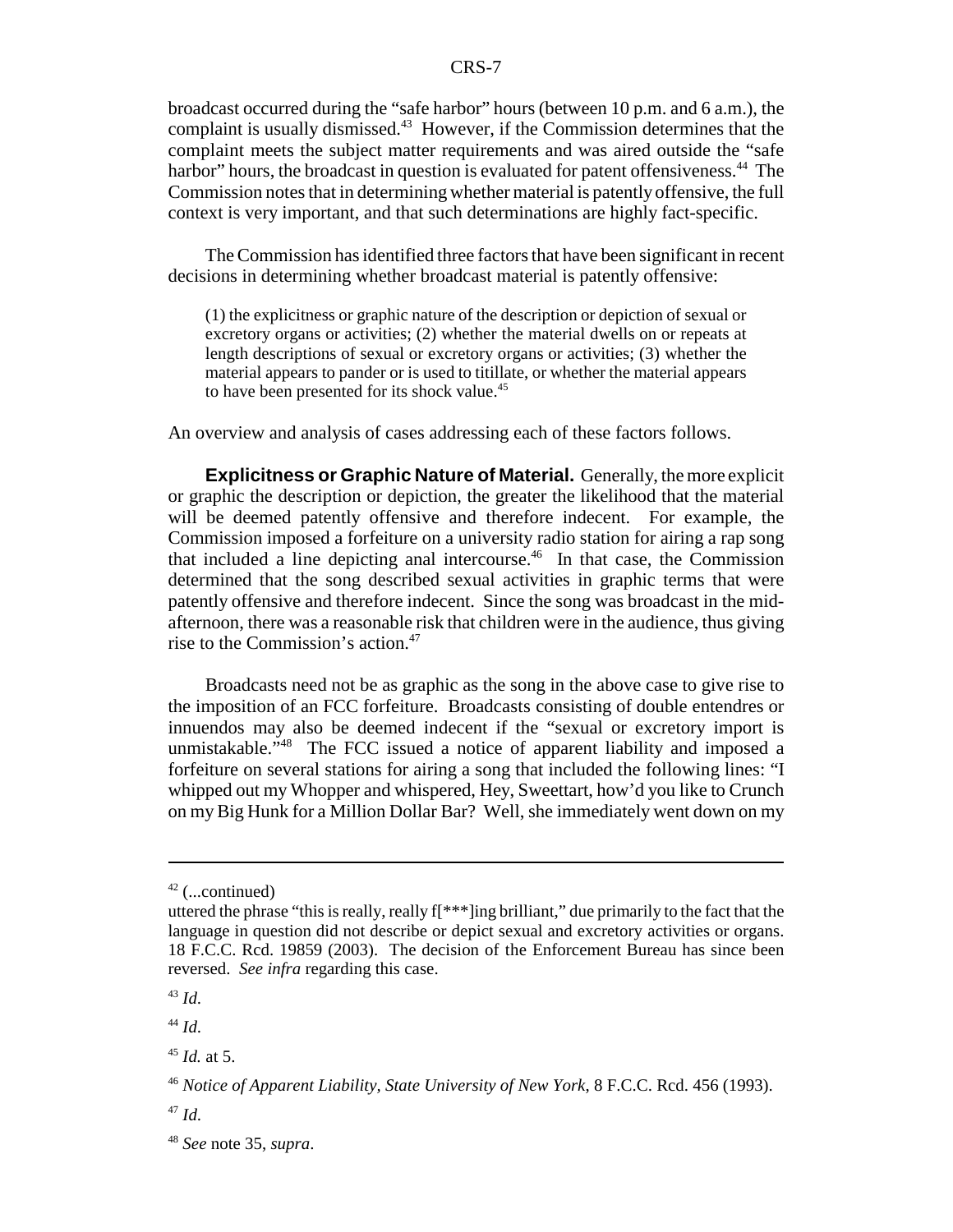Tootsie Roll and you know, it was like pure Almond Joy."49 The Commission determined that the material was indecent even though it used candy bar names to substitute for sexual activities. In one notice concerning the broadcast of the song, the Commission stated that "[w]hile the passages arguably consist of double entendre and indirect references, the language used in each passage was understandable and clearly capable of specific sexual meaning and, because of the context, the sexual import was inescapable."50 The nature of the lyrics, coupled with the fact that the song aired between 6 a.m. and 10 a.m., gave rise to the imposition of a forfeiture.

**Dwelling or Repetition of Potentially Offensive Material.** Repetition of and persistent focus on a sexual or excretory activity could "exacerbate the potential offensiveness of broadcasts."51 For example, the FCC issued a notice of apparent liability and imposed a forfeiture on a radio station that broadcast an extensive discussion of flatulence and defecation by radio personality "Bubba, the Love Sponge."<sup>52</sup> Though the broadcast did not contain any expletives, the Commission found that the material dwelt on excretory activities and therefore was patently offensive.

While repetition can increase the likelihood that references to sexual or excretory activities are deemed indecent, where such references have been made in passing or are fleeting in nature, the Commission has found that the reference was not indecent even when profanity has been used.<sup>53</sup> For example, the Commission determined that the following phrase — "The hell I did, I drove mother-f $[$ \*\*\* $]$ er, oh." — uttered by an announcer during a radio morning show, was not indecent.<sup>54</sup> The Commission declined to take action regarding the broadcast because it contained only a "fleeting and isolated utterance . . . within the context of live and spontaneous programming."55 Certain fleeting references may, however, be found indecent where other factors contribute to the broadcast's patent offensiveness. For example, the Commission has imposed forfeitures on stations for airing jokes that refer to sexual activities with children.56

<sup>52</sup> *Notice of Apparent Liability, Citicasters Co.*, 13 F.C.C. Rcd. 22004 (1998).

<sup>53</sup> The Commission has recently indicated that "the mere fact that specific words or phrases are not sustained or repeated does not mandate a finding that material that is otherwise patently offensive to the broadcast medium is not indecent." *In the Matter of Complaints Against Various Broadcast Licensees Regarding the Airing of the "Golden Globe Awards" Program*, File No. EB-03-IH-0110 (March 18, 2004). *See* section entitled Golden Globe Awards Decision *infra*.

<sup>54</sup> *L.M. Communications of South Carolina, Inc.*, 7 F.C.C. Rcd. 1595 (1992).

<sup>55</sup> *Id*.

<sup>49</sup> *Notice of Apparent Liability, KGB Incorporated*, 7 F.C.C. Rcd. 3207 (1992). *See also Great American Television and Radio Company, Inc.*, 6 F.C.C. Rcd. 3692 (1990); *WIOD, Inc.*, 6 F.C.C. Rcd. 3704 (1989).

<sup>50 6</sup> F.C.C. Rcd. 3692.

<sup>51</sup> *See* note 35, *supra*.

<sup>56</sup> *SeeNotice of Apparent Liability, Temple Radio, Inc.*, 12 F.C.C. Rcd. 21828 (1997); *Notice* (continued...)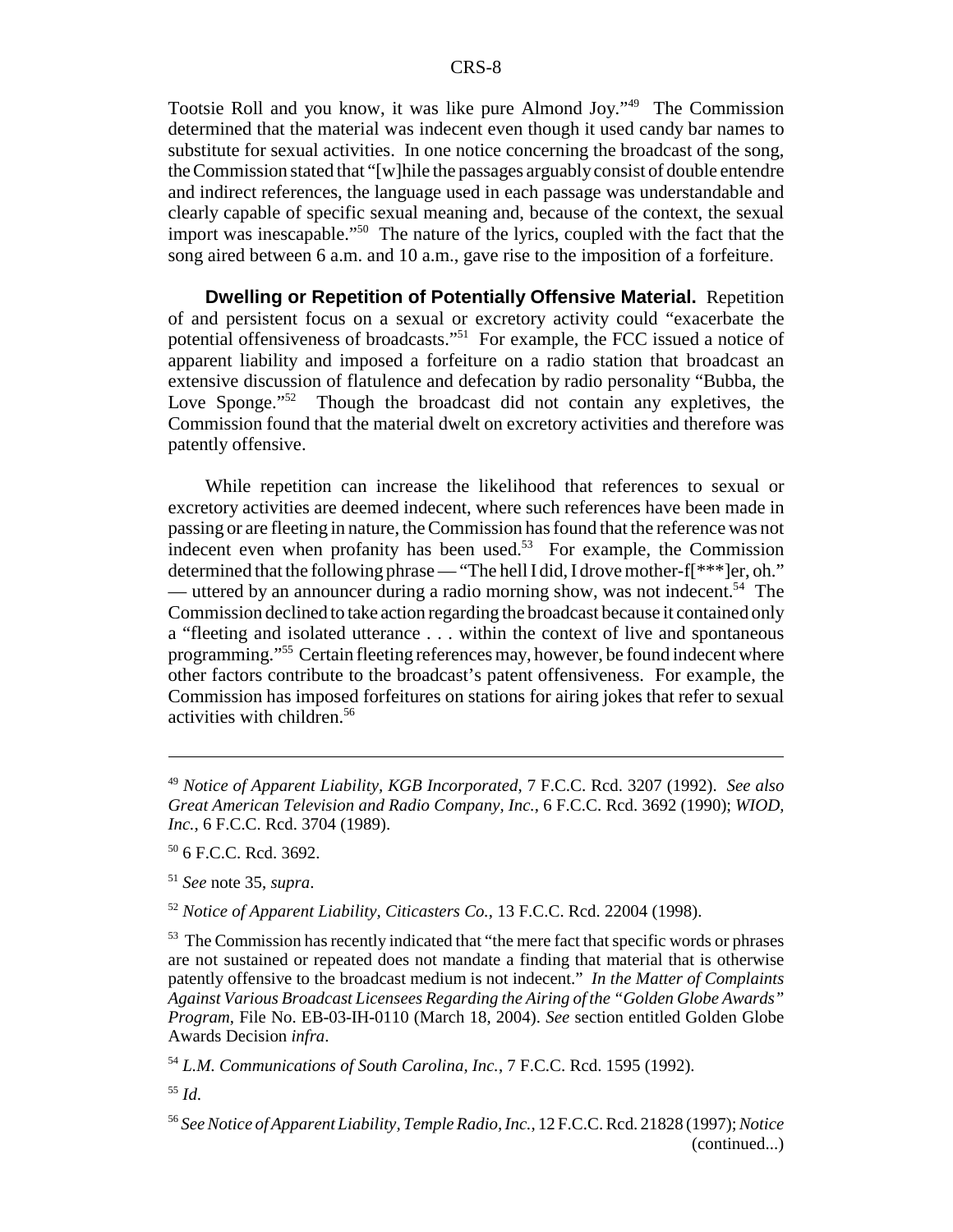**Pandering or Titillating Nature of Material.** In determining whether broadcast material is indecent, the Commission also looks to the purpose for which the material is being presented. Indecency findings generally involve material that is presented in a pandering or titillating nature, or material that is presented for the shock value of its language. For example, the Commission deemed a radio call-in survey about oral sex to be indecent based in part on the fact that the material was presented in a pandering and titillating manner.<sup>57</sup>

Whether a broadcast is presented in a pandering or titillating manner depends on the context in which the potentially indecent material is presented. Explicit images or graphic language does not necessarily mean that the broadcast is being presented in a pandering or titillating manner. For example, the Commission declined to impose a forfeiture on a television station for airing portions of a high school sex education class that included the use of "sex organ models to demonstrate the use of various birth control devices."58 In dismissing the complaint, the Commission held that "[a]lthough the program dealt with sexual issues, the material presented was clinical or instructional in nature and not presented in a pandering, titillating, or vulgar manner."59

# **Golden Globe Awards Decision**

As noted above, on March 18, 2004, the Federal Communications Commission overturned an earlier decision by the Commission's Enforcement Bureau regarding the broadcast of the word "f[\*\*\*]ing" during the 2003 Golden Globe Awards. In the earlier decision, the Enforcement Bureau had found that the broadcast of the program including the utterance did not violate federal restrictions regarding the broadcast of obscene and indecent material.<sup>60</sup> The Bureau dismissed the complaints primarily because the language in question did not describe or depict sexual or excretory activities or organs.

In its March 18 *Memorandum Opinion and Order*, the full Commission concluded that the broadcast of the Golden Globe Awards did include material that violated prohibitions on the broadcast of indecent and profane material. $61$  In

<sup>60</sup> *Id*.

 $56$  (...continued)

*of Apparent Liability, EZ New Orleans, Inc.*, 12 F.C.C. Rcd. 4147 (1997).

<sup>57</sup> *Notice of Apparent Liability, Rusk Corporation, Radio Station KLOL*, 5 F.C.C. Rcd. 6332 (1990).

<sup>58</sup> *In the Matter of Application for Review of the Dismissal of an Indecency Complaint Against King Broadcasting Co.*, 5 F.C.C. Rcd. 2971 (1990).

<sup>59</sup> *Id*.

<sup>&</sup>lt;sup>61</sup> The Commission declined to impose a forfeiture on the broadcast licensees named in the complaint because they were not "on notice" regarding the new interpretations of the Commission's regulations regarding broadcast indecency and the newly adopted definition of profanity. The Commission also indicated that it will not use its decision in this case adversely against the licensees during the license renewal process.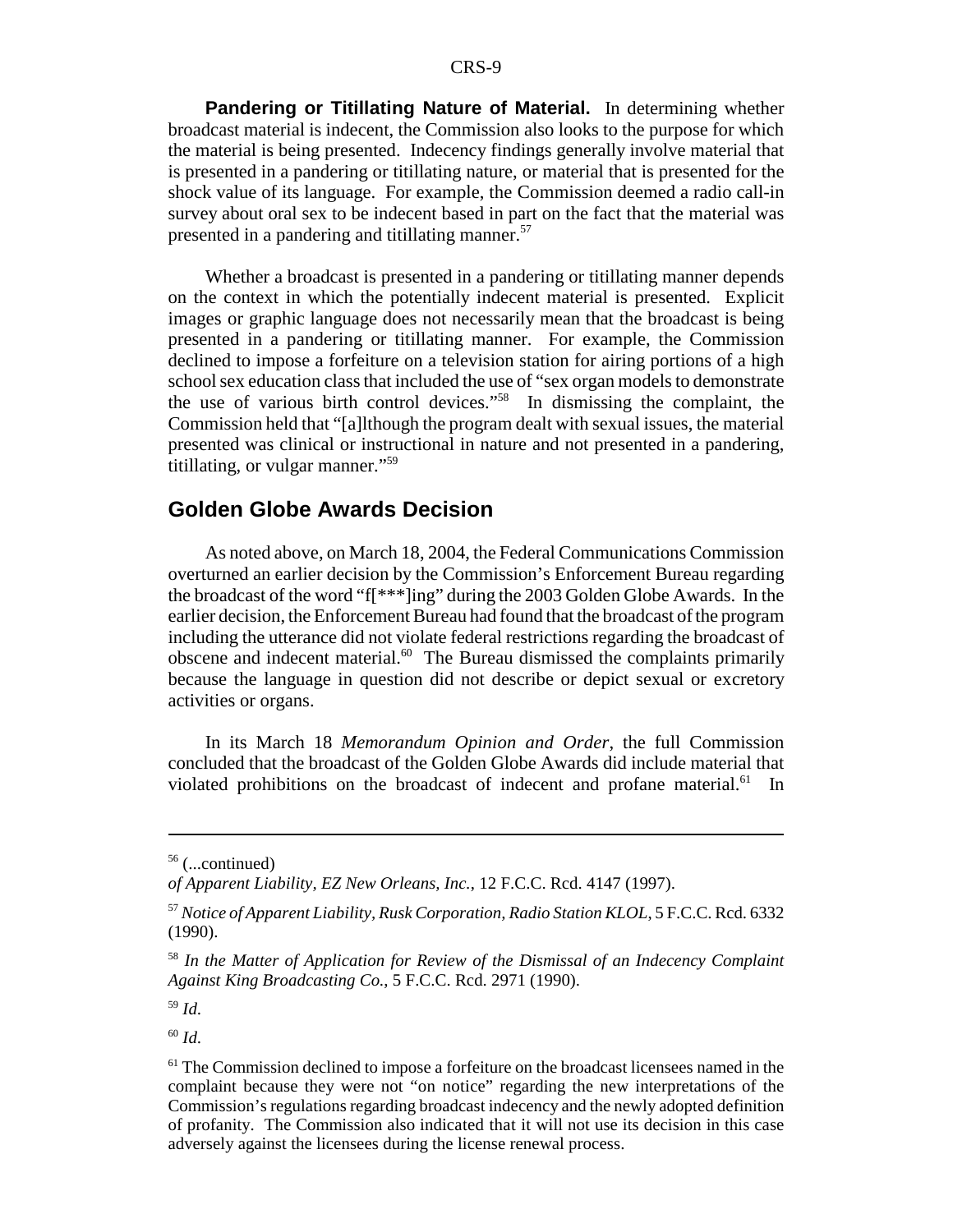reversing the Bureau, the Commission determined that the "phrase at issue is within the scope of our indecency definition because it does depict or describe sexual activities."62 Although the Commission "recognize[d] NBC's argument that the 'F-Word' here was used 'as an intensifier,'" it nevertheless concluded that, "given the core meaning of the 'F-Word,' any use of that word or a variation, in any context, inherently has a sexual connotation, and therefore falls within the first prong of our indecency definition."63

Upon finding that the phrase in question fell within the first prong of the definition of "indecency," the Commission turned to the question of whether the broadcast was patently offensive under contemporary community standards for the broadcast medium. The Commission determined that the broadcast was patently offensive, noting that "[t]he 'F-Word' is one of the most vulgar, graphic and explicit descriptions of sexual activity in the English language," and that "[t]he use of the 'F-Word' here, on a nationally telecast awards ceremony, was shocking and gratuitous."64 The Commission also rejected "prior Commission and staff action [that] have indicated that isolated or fleeting broadcasts of the 'F-Word' such as that here are not indecent or would not be acted upon," concluding "that any such interpretation is no longer good law."65 The Commission further clarified its position, stating "that the mere fact that specific words or phrases are not sustained or repeated does not mandate a finding that material that is otherwise patently offensive to the broadcast medium is not indecent."66

In addition to the determination that the utterance of the word " $f$ [\*\*\*]ing" during the Golden Globe Awards was indecent, the Commission also found, as an independent ground for its decision, that use of the word was "profane" in violation of 18 U.S.C. 1464.<sup>67</sup> In making this determination, the Commission cited dictionary definitions of "profanity" as "'vulgar, irreverent, or coarse language,"<sup>68</sup> and a Seventh Circuit opinion stating that "profanity" is "'construable as denoting certain

<sup>64</sup> *Id*. at 5.

<sup>65</sup> *Id*. at 6. *See* section entitled Dwelling or Repetition of Potentially Indecent Material *supra*.

<sup>66</sup> *Id*.

 $67$  *Id.* at 7. It should be noted that, although in this case the Commission found that the broadcast in question was both indecent and profane, there are certain to be words that could be deemed "profane," but do not fit the Commission's definition of "indecent." Under the newly adopted definition of "profanity," many words could arguably be found "profane" because they provoke "violent resentment" or are otherwise "grossly offensive," but not be found "indecent" because they do not refer to any sexual or excretory activity or organ or even "inherently" have a sexual connotation, as the Commission found the phrase that Bono uttered to have. Presumably, it is these words that the Commission will consider on a caseby-case basis.

 $68$  *Id.* at 7, citing Black's Law Dictionary 1210 ( $6<sup>th</sup>$  ed. 1990) and American Heritage College Dictionary 1112 ( $4^{\text{th}}$  ed. 2002).

<sup>62</sup> *In the Matter of Complaints Against Various Broadcast Licensees Regarding Their Airing of the "Golden Globe Awards" Program*, File No. EB-03-IH-0110 at 4 (March 18, 2004). <sup>63</sup> *Id*.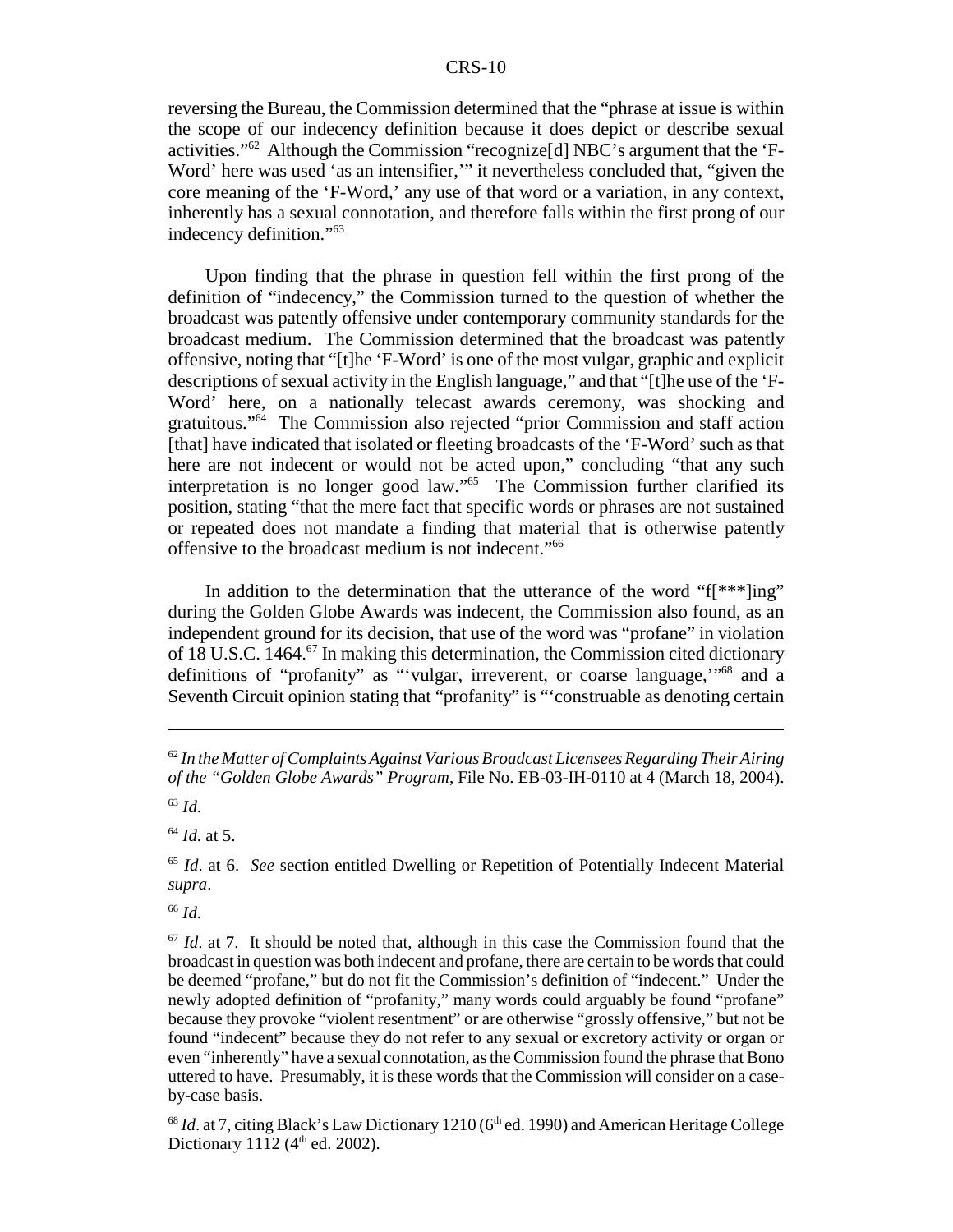of those personally reviling epithets naturally tending to provoke violent resentment or denoting language so grossly offensive to members of the public who actually hear it as to amount to a nuisance.'"69 The Commission acknowledged that its limited case law regarding profane speech has focused on profanity in the context of blasphemy, but stated that it would no longer limit its definition of profane speech in such manner. Pursuant to its adoption of this new definition of "profane," the Commission stated that, depending on the context, the "'F-Word' and those words (or variants thereof) that are as highly offensive as the 'F-Word'" would be considered "profane" if broadcast between 6 a.m. and 10 p.m.<sup>70</sup> The Commission noted that other words would be considered on a case-by-case basis.

# **Super Bowl Halftime Show Decision**

As noted above, on September 22, 2004, the FCC released a *Notice of Apparent Liability for Forfeiture* imposing a \$550,000 forfeiture on several Viacom-owned CBS affiliates for the broadcast of the Super Bowl XXXVIII halftime show on February 1, 2004, in which a performer's breast was exposed.<sup>71</sup> The Commission determined that the show, which was aired at approximately 8:30 p.m. Eastern Standard Time, violated its restrictions on the broadcast of indecent material.

In its analysis, the Commission determined that since the broadcast included a performance that culminated in "on-camera partial nudity," and thus satisfied the first part of the indecency analysis, further scrutiny was warranted to determine whether the broadcast was "patently offensive as measured by contemporary community standards for the broadcast medium."72 The Commission found that the performance in question was "both explicit and graphic," and rejected the licensees' contention that since the exposure was fleeting, lasting only 19/32 of a second, it should not be deemed indecent.<sup>73</sup> In determining whether the material in question was intended to "pander to, titillate and shock the viewing audience," the Commission noted that the performer's breast was exposed after another performer sang, "gonna have you naked by the end of this song."74 The Commission found that the song lyrics, coupled with simulated sexual activities during the performance and the exposure of the breast, indicated that the purpose of the performance was to pander to, titillate and shock the audience, and the fact that the actual exposure of the breast was brief, as noted above, was not dispositive.<sup>75</sup>

- <sup>73</sup> *Id* at ¶ 13.
- $^{74}$  *Id* at ¶ 14.
- <sup>75</sup> *Id*

<sup>&</sup>lt;sup>69</sup> *Id.*, citing *Tallman v. United States*, 465 F.2d 282, 286 (7<sup>th</sup> Cir. 1972).

<sup>70</sup> *Id*.

<sup>71</sup> *Complaints Against Various Television Licensees Concerning Their February 1, 2004, Broadcast of the Super Bowl XXXVIII Halftime Show*, File No. EB-04-IH-0011 (September 22, 2004).

 $72$  *Id* at ¶ 11.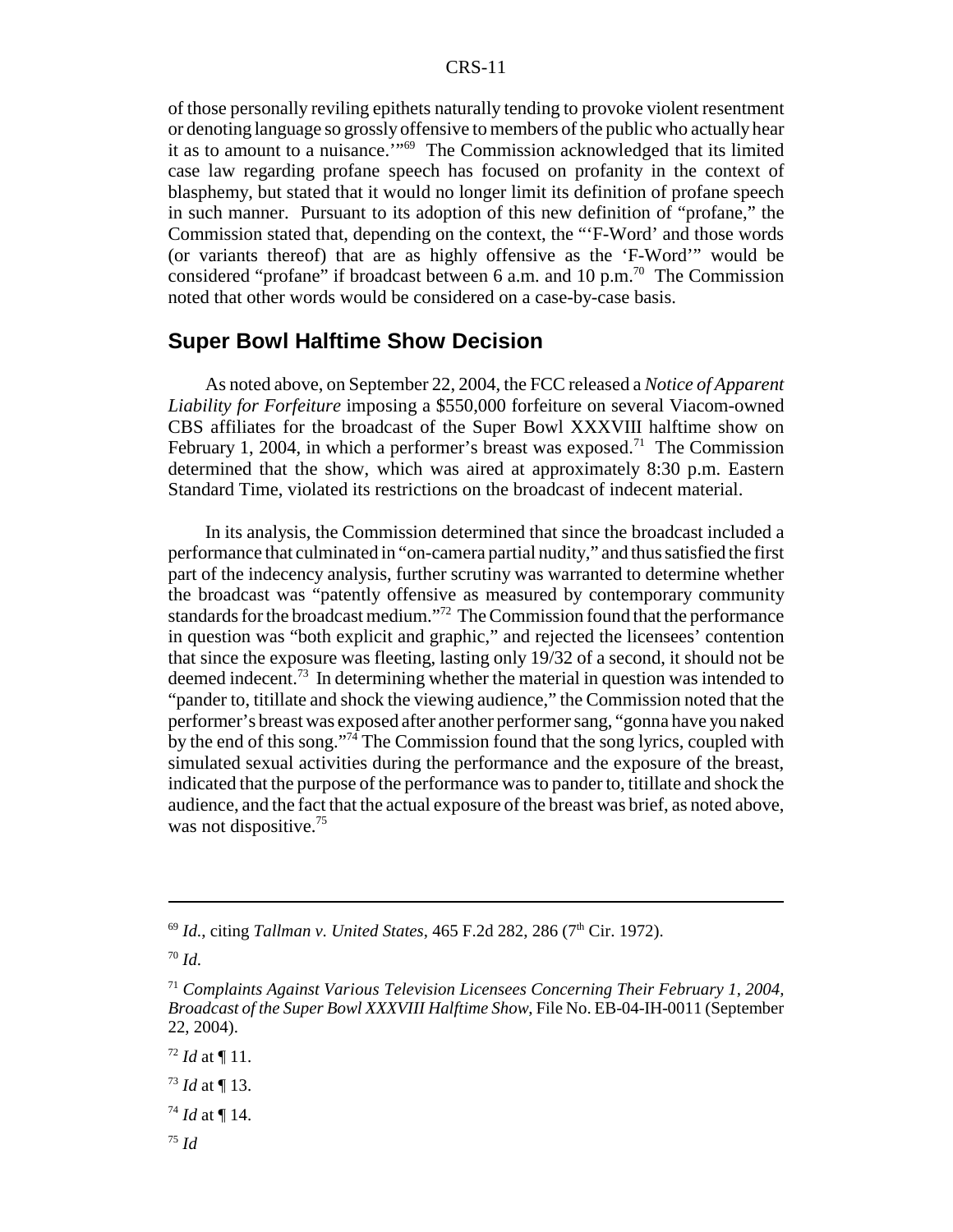The Commission ordered each Viacom-owned CBS affiliate to pay the statutory maximum forfeiture of \$27,500 for the broadcast, for a total forfeiture of \$550,000. The forfeiture was imposed on the Viacom-owned affiliates because of Viacom's participation in and planning of the Super Bowl halftime show with MTV networks, another Viacom subsidiary.76

Following the issuance of the *Notice of Apparent Liability for Forfeiture*, the affiliates are "afforded a reasonable period of time (usually 30 days from the date of the notice) to show, in writing, why a forfeiture penalty should not be imposed or should be reduced, or to pay the forfeiture."<sup>77</sup> The Commission may then issue an order cancelling or reducing the proposed forfeiture, or it may require that the original amount be paid in full by a certain date.<sup>78</sup> This order, constituting a final agency action, may subsequently be appealed in federal court.<sup>79</sup>

# **Other Recent Enforcement Actions**

In addition to the Commission's forfeiture proceedings discussed above, the Commission has recently imposed forfeitures on a number of radio stations for broadcast indecency.80 We now discuss two of its recent high-profile actions.

**Infinity Broadcasting.** On October 2, 2003, the Commission issued a *Notice of Apparent Liability* to Infinity Broadcasting for airing portions of the "Opie & Anthony Show" during which the hosts conducted a contest entitled "Sex for Sam" which involved couples having sex in certain "risky" locations throughout New York City in an effort to win a trip. $81$  The couples, accompanied by a station employee, were to have sex in as many of the designated locations as possible. They were assigned points based on the nature of the location and the activities in which they engaged. The station aired discussions between the hosts of the show and the station employee accompanying the couples which consisted of descriptions of the sexual activities of the participating couples and the locations in which they engaged in sexual activities. One discussion involved an description of a couple apparently engaging in sexual activities in St. Patrick's Cathedral.

The Commission determined that the broadcast made "graphic and explicit references to sexual and excretory organs and activity" despite the fact that colloquial terms, rather than explicit or graphic terms, were used in the descriptions. The Commission found that "[t]o the extent that the colloquial terms that the participants used to describe organs and activities could be described as innuendo rather than as direct references, they are nonetheless sufficient to render the material actionably

<sup>76</sup> *Id* at ¶¶ 17 - 24.

 $77$  47 C.F.R. 1.80(f)(3).

 $78$  47 C.F.R. 1.80(f)(4).

<sup>&</sup>lt;sup>79</sup> Procedures for appealing Commission orders are set forth in 47 U.S.C. 402.

<sup>&</sup>lt;sup>80</sup> For a complete list of recent actions related to broadcast indecency, see [http://www.fcc.gov/eb/broadcast/obscind.html]

<sup>81</sup> *In the Matter of Infinity Broadcasting, et al.*, EB-02-IH-0685 (October 2, 2003).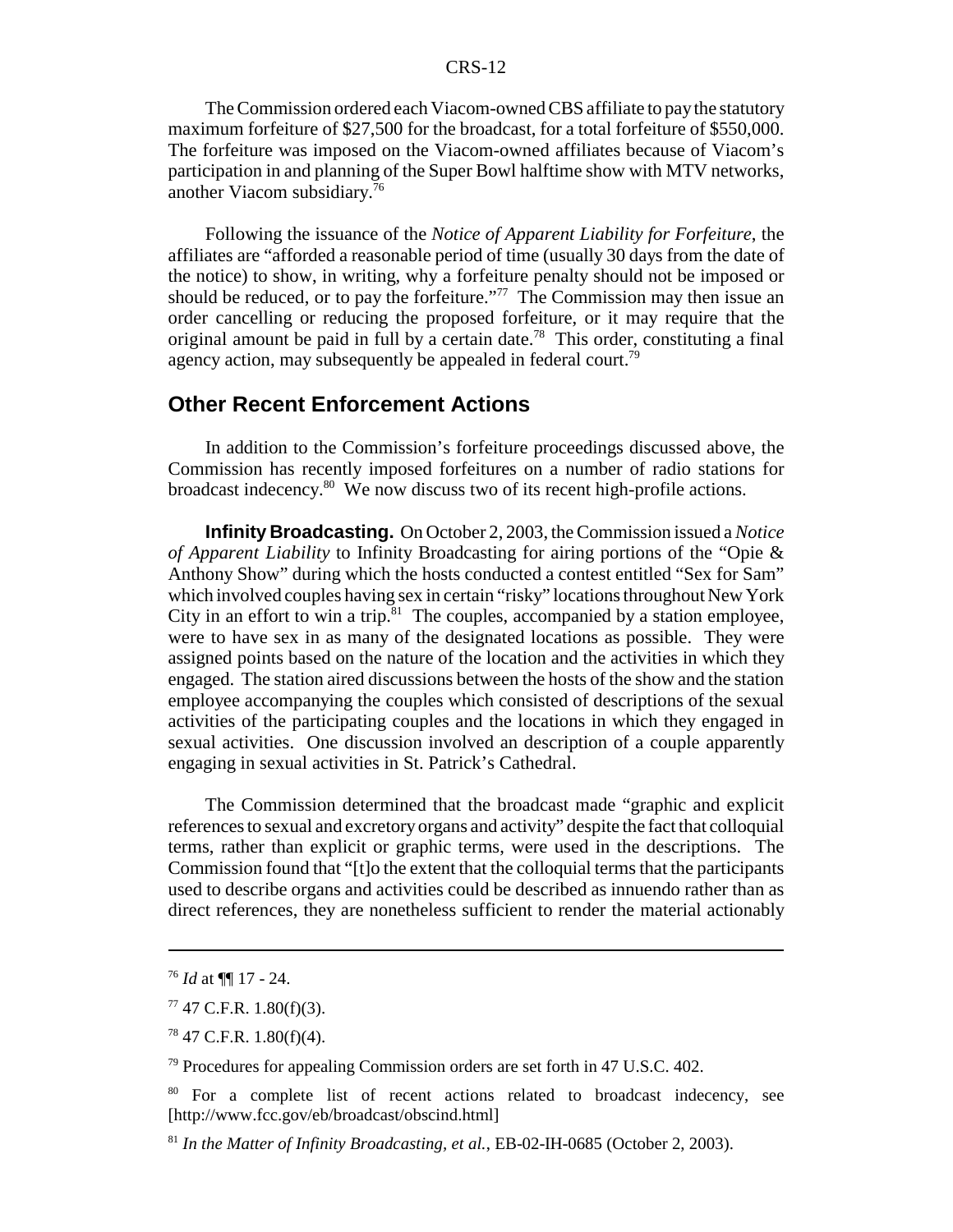indecent because the 'sexual [and] excretory import' of those references was 'unmistakable.'"82 The Commission also found that the hosts of the show "dwelled at length on and referred repeatedly to sexual or excretory activities and organs," and that "the descriptions of sexual and excretory activity and organs were not in any way isolated and fleeting."<sup>83</sup>

**Clear Channel Broadcasting.** On January 27, 2004, the Commission issued a *Notice of Apparent Liability* to Clear Channel Broadcasting for repeated airings of the "Bubba, the Love Sponge" program which included indecent material. $84$ The Commission found that all the broadcasts in question involved "conversations about such things as oral sex, penises, testicles, masturbation, intercourse, orgasms and breasts."85 The Commission determined that each of the broadcasts in question contained "sufficiently graphic and explicit references," which were generally repeated throughout the broadcast in a pandering and titillating manner.

In one broadcast, the station aired a segment involving skits in which the voices of purported cartoon characters talk about drugs and sex.<sup>86</sup> The skits were inserted between advertisements for Cartoon Network's Friday-night cartoons. The Commission determined that "the use of cartoon characters in such a sexually explicit manner during hours of the day when children are likely to be listening is shocking and makes this segment patently offensive."87 The Commission also cited the "calculated and callous nature of the stations' decision to impose this predictably offensive material upon young, vulnerable listeners" as "weighing heavily" in its determination.<sup>88</sup>

On April 8, 2004, the Commission released another *Notice of Apparent Liability* against Clear Channel Communications for airing allegedly indecent material during the "Howard Stern Show."89 For the first time, the Commission sought to impose separate statutory maximum forfeitures for each indecent utterance during the program in question, rather than imposing a single fine for the entire program.90

<sup>85</sup> *Id.* at 4.

<sup>86</sup> *Id*. at 5.

<sup>87</sup> *Id.* at 6.

<sup>82</sup> *Id.* at 8.

<sup>&</sup>lt;sup>83</sup> *Id.* at 9. The Commission noted that the contest portion of the broadcast in question lasted over an hour and was reproduced in a 203-page transcript.

<sup>84</sup> *In the Matter of Clear Channel Broadcasting Licenses, Inc., et al.*, File No. EB-02-IH-0261 (January 27, 2004).

<sup>88</sup> *Id.*

<sup>89</sup> *In the Matter of Clear Channel Broadcasting Licensees*, File No. EB-03-IH–159 (April 8, 2004).

<sup>&</sup>lt;sup>90</sup> *See* Statement of Commissioner Michael J. Copps, [http://hraunfoss.fcc.gov/edocs\_public/attachmatch/DOC-245911A1.pdf], p. 2.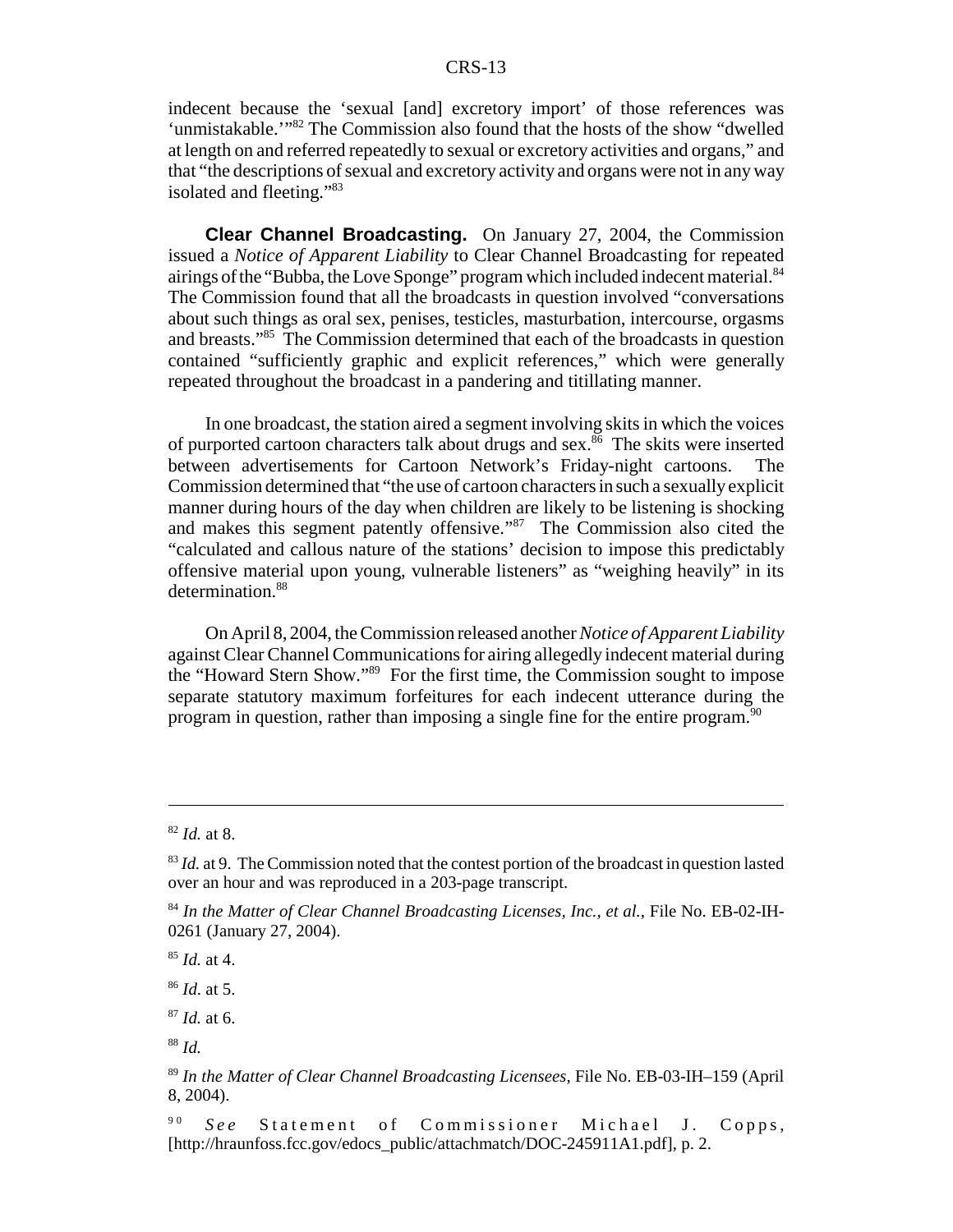The Commission entered into a consent decree with Clear Channel on June 9, 2004. The decree requires Clear Channel to make a "voluntary contribution" of \$1.75 million to the United States Treasury and outlines "a company-wide compliance plan for the purpose of preventing the broadcast over radio or television of material violative of the indecency laws."<sup>91</sup> As part of the compliance plan, Clear Channel will "conduct training on obscenity and indecency for all on-air talent and employees who materially participate in programming decisions, which will include tutorials regarding material that the FCC does not permit broadcasters to air."<sup>92</sup> The plan also requires Clear Chanel to suspend any employee accused of airing, or who materially participates in the decision to air, obscene or indecent material while an investigation is conducted following the issuance of a *Notice of Apparent Liability*. Such employees will be terminated without delay if the *NAL* results in enforcement action by the FCC.

# **Congressional Response**

In response to the FCC's initial decision regarding the Golden Globe Awards broadcast, Representative Ose introduced legislation to amend section 1464 of title 18 to define "profane," as used in that section, to include any use of eight specific words or phrases, in any grammatical form.<sup>93</sup>

Legislation has also been introduced, by Representative Upton, to increase the FCC's penalties for broadcasting obscene, indecent, and profane language. H.R. 3717, 108th Congress, would increase the penalties to \$275,000 for each violation or each day of a continuing violation, with the total amount assessed for any continuing violation not to exceed \$3 million for any single act or failure to act. The bill specifically mentions obscene, indecent, and profane language, but does not appear to impose the increased penalties for broadcast images that are deemed indecent.

On March 3, 2004, the House Committee on Energy and Commerce held a fullcommittee markup of H.R. 3717. The Committee approved an amendment in the nature of a substitute and ordered the bill to be reported to the full House.<sup>94</sup> The amendment would increase the maximum penalty for the broadcast of indecent material to \$500,000 for each violation with no aggregate maximum. Under the

<sup>91</sup> *See In the Matter of Clear Channel Communications, Inc.*, FCC 04-128 (June 9, 2004) at [http://hraunfoss.fcc.gov/edocs\_public/attachmatch/FCC-04-128A1.pdf].

<sup>92</sup> *Id* at 7.

 $93$  H.R. 3687. The FCC's indecency regulation prescribes the 10 p.m.-to-6 a.m. "safe harbor" for "indecent programming." No comparable regulation addresses profane programming. One might argue, therefore, that the ban on profane programming under 18 U.S.C. § 1464, as it exists now and as it would be amended by H.R. 3687, would apply around the clock. This reading of the statute, however, might render it unconstitutional (*see* note 24, *supra*), and a court might reject it for that reason. *See*, United States v. X-Citement Video, Inc., 513 U.S. 64, 69 (1994) ("a statute is to be construed where fairly possible so as to avoid substantial constitutional questions").

<sup>&</sup>lt;sup>94</sup> H.Rept. 108-434.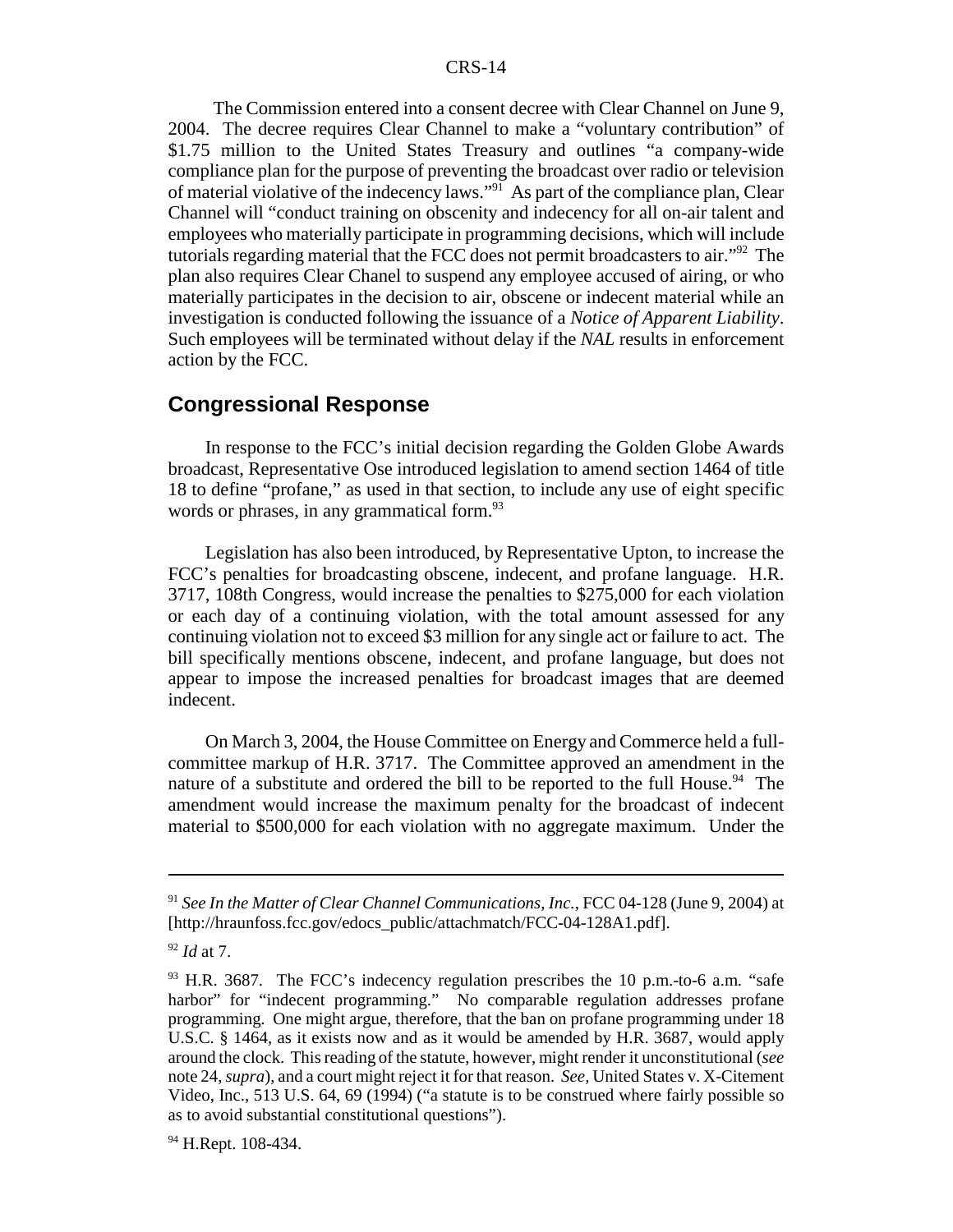amendment, the increased forfeiture penalties could also be imposed on nonlicensees, such as individuals who utter obscene, indecent, or profane material. In determining the appropriate amount of the forfeiture, the bill directs the Commission to consider a number of factors, including whether the material in question was live or recorded, scripted or unscripted, and the size of the viewing audience. The Commission would be required to act on allegations of broadcast indecency within 180 days after the receipt of the allegation.

In addition to the increased penalties, the legislation also provides additional nonmonetary penalties for the broadcast of indecent material. If the Commission determines that a licensee has broadcast obscene, indecent, or profane material, the Commission may require the licensee to broadcast public service announcements that serve the educational and informational needs of children, and such announcements may be required to reach an audience that is up to five times the size of the audience that is estimated to have been reached by the obscene, indecent, or profane material. The legislation also directs the Commission to take into consideration whether the broadcast of obscene, indecent, or profane material demonstrates a lack of character or other qualifications to operate a station. The broadcast of such material would also be considered a serious violation for purposes of license renewal determinations. Finally, if during the term of the license, a broadcast licensee is the subject of three or more proceedings regarding violations of indecency prohibitions, the Commission would be required to commence a proceeding to consider whether the license should be revoked.

The House passed H.R. 3717 on March 11, 2004, with two additional amendments.<sup>95</sup> The first amendment preserves a licensee's right to appeal a forfeiture before it can be considered during a license application or renewal proceeding, or used in a license revocation proceeding initiated after the licensee's third indecency violation. The second amendment approved by the House requires the GAO to study the number of indecency complaints received by the FCC and the number of those complaints that result in final agency action by the Commission; the amount of time taken by the Commission to respond to a complaint; the mechanisms established by the Commission to receive, investigate, and respond to complaints; and whether complainants to the Commission are adequately informed by the Commission of the responses to their complaints. The amendment gives GAO one year to complete the study and report to Congress on its findings.

On February 9, 2004, Senator Brownback introduced S. 2056, which was virtually identical to H.R. 3717, as introduced. On March 9, 2004, the Senate Committee on Commerce, Science and Transportation held a full committee markup of the bill, and ordered the bill to be reported favorably with amendments.<sup>96</sup> As reported, the bill includes a number of provisions similar to those in H.R. 3717. Both bills would increase forfeiture amounts for broadcast indecency, but unlike the House bill, with included an initial increase to \$500,000 per violation, the Senate bill provides for an initial increase to \$275,000 per violation, with additional increases, up to \$500,000, for subsequent violations. Penalties could be doubled if the

 $95$  Roll Call No. 55, 150 Cong. Rec. H1035 (daily ed. March 11, 2004).

<sup>&</sup>lt;sup>96</sup> S.Rept. 108-253.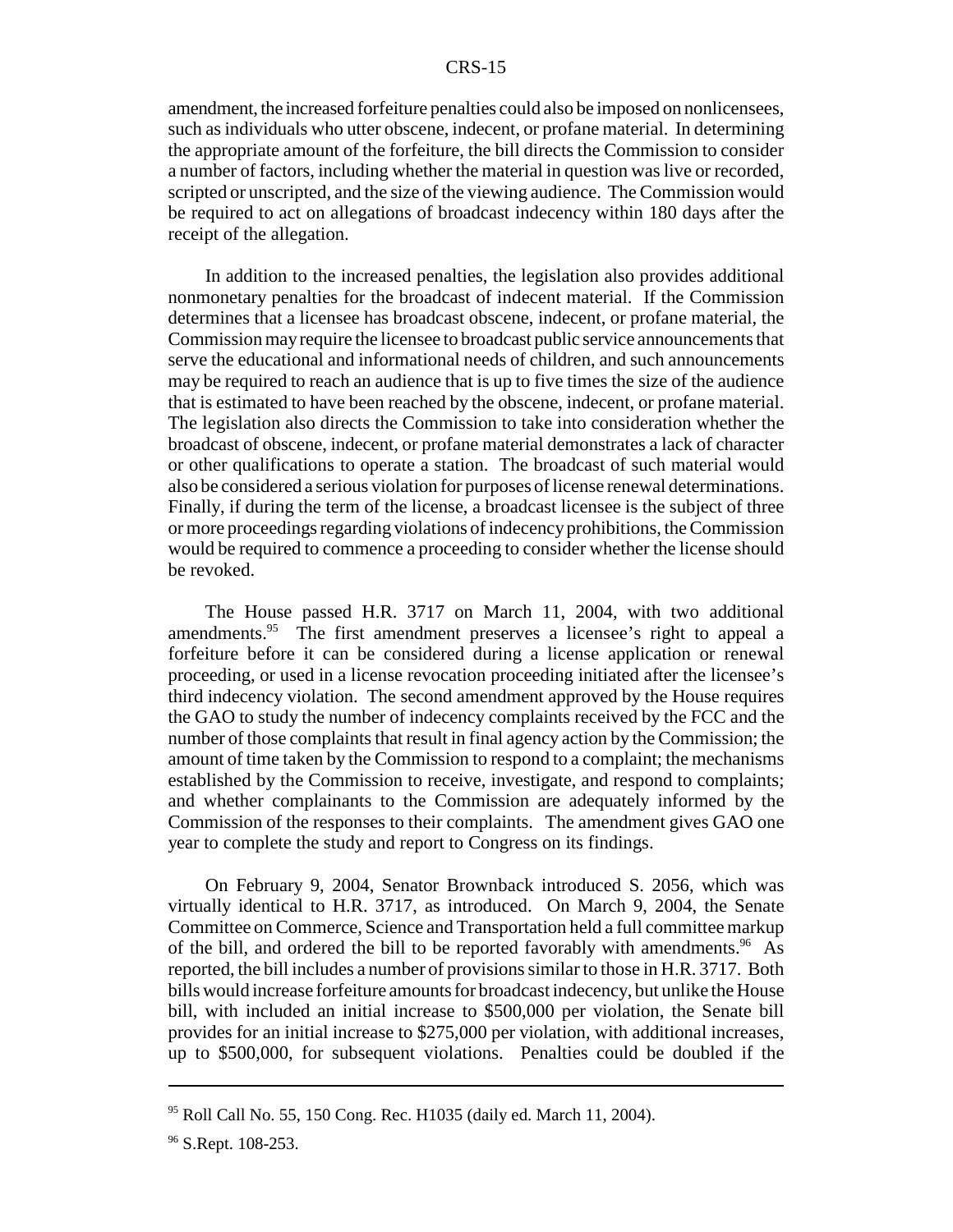Commission determines that certain aggravating factors are met. Like the House bill, the Senate bill includes a provision requiring the FCC to commence a license revocation hearing after if a broadcast licensee has been the subject of three proceedings regarding indecency violations. The Senate bill would also require the Commission to act on any allegations of broadcast indecency within 270 days.

Additional amendments to S. 2056 would direct the Commission to consider a broadcaster's ability to pay forfeitures based on factors such as revenues and market size when determining the amount of the forfeiture, and would invalidate the FCC's media ownership rules pending a GAO review of the relationship between horizontal and vertical consolidation of media companies and violations of indecency prohibitions.97

Another Senate bill aimed at increasing penalties for broadcast indecency was introduced by Senator Miller on March 1, 2004. S. 2147 would allow the Commission to impose a forfeiture of "25 cents times the number of individuals who witnessed or heard the broadcast as determined by a viewership rating service selected by the Commission" for the broadcast of obscene, indecent, or profane language. The forfeiture could be imposed on broadcast licensees, any applicant for a broadcast license, or any other company or individual that has participated in the broadcast, including producers, general managers, performers, and networks.

On June 22, 2004, the Senate approved an amendment to the National Defense Authorization Act (S. 2400) which included provisions similar to those in S. 2056, as reported by the Senate Commerce, Science, and Transportation Committee on March 9, 2004. The amendment would increase the maximum forfeiture imposed by the FCC to \$275,000 per violation, with a cap of \$3 million for a continuing violation.<sup>98</sup>

In addition, S. 1264, 108th Congress, the FCC Reauthorization Act of 2003, as reported by the Committee on Commerce on September 3, 2003 (prior to the FCC Enforcement Bureau's decision regarding the Golden Globe Awards broadcast), would, in section 11, require that "the broadcast of obscene or indecent matter from more than 1 individual during the same program" be considered separate violations, and that the FCC, unless it determined it not to be in the public interest, revoke the station license or construction permit of any broadcast station licensee or permittee that violates 18 U.S.C. § 1464.

Finally, resolutions have been introduced to express disapproval of the FCC Enforcement Bureau's decision regarding the Golden Globe Awards broadcast: H.Res. 482, H.Res. 500, and S.Res. 283, which the Senate passed on December 9, 2003.

 $97$  The Senate committee also added a new title to the original bill, entitled the "Children's Protection from Violent Programming Act."

 $98$  S.Amdt. 3235, as amended.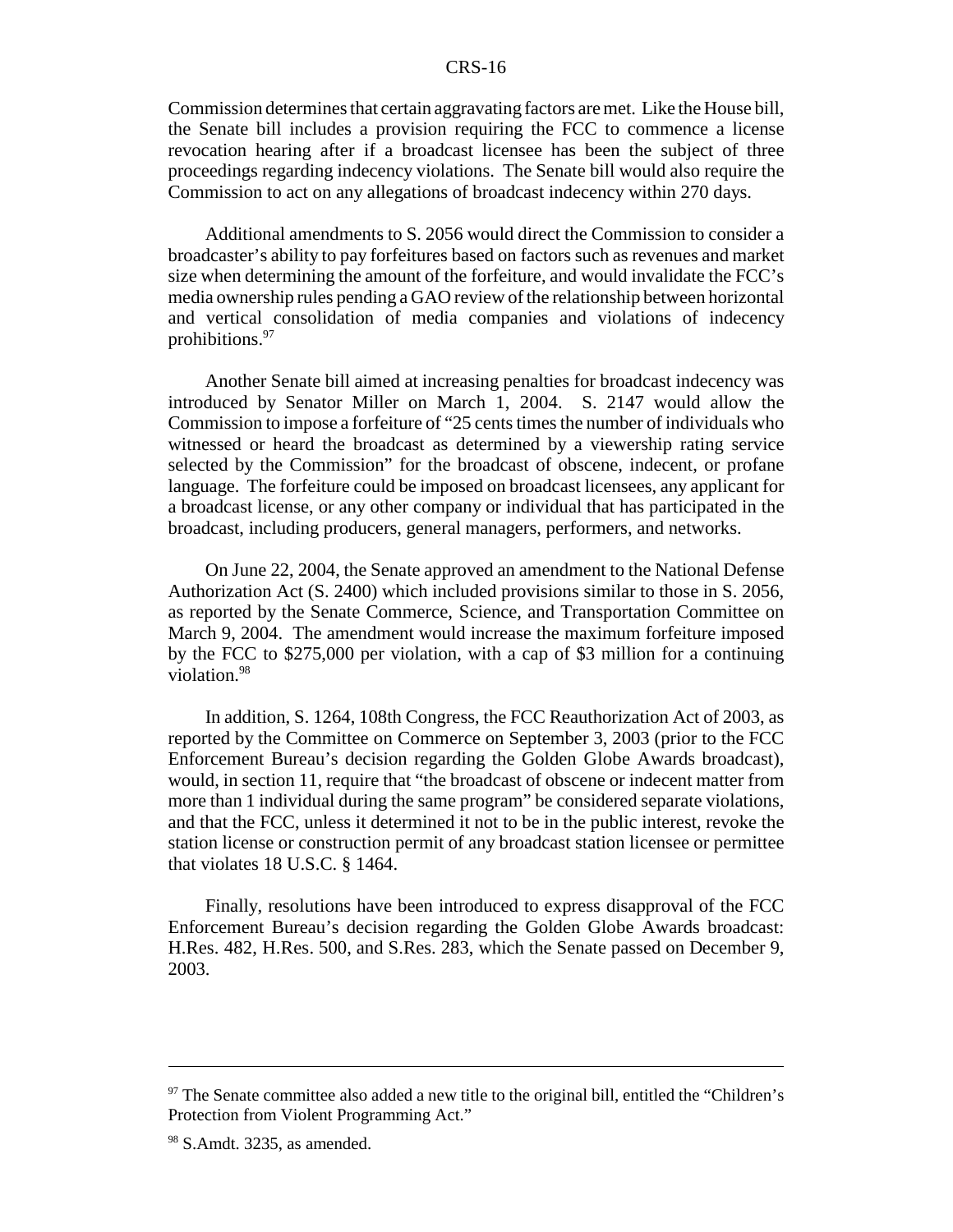# **Would Prohibiting the Broadcast of "Indecent" Words Regardless of Context Violate the First Amendment?**

In 1978, in *Federal Communications Commission v. Pacifica Foundation*, the Supreme Court upheld, against a First Amendment challenge, an action that FCC took against a radio station for broadcasting a recording of George Carlin's "Filthy Words" monologue at 2 p.m. $^{99}$  The Court has not decided a case on the issue of "indecent" speech on broadcast radio or television since then, but it did cite *Pacifica* with approval in 1997, when, in *Reno v. ACLU*, it contrasted regulation of the broadcast media with regulation of the Internet.100 Nevertheless, the Court in *Reno* did not *hold* that *Pacifica* remains good law, and arguments have been made that the proliferation of cable television channels has rendered archaic *Pacifica*'s denial of full First Amendment rights to broadcast media.

Even if *Pacifica* remains valid in this respect, *Pacifica* did not hold that the First Amendment permits the ban either of an occasional expletive on broadcast media, or of programs that would not be likely to attract youthful audiences, even if such programs contain "indecent" language. On these points, Justice Stevens wrote for the Court in *Pacifica*:

It is appropriate, in conclusion, to emphasize the narrowness of our holding. This case does not involve a two-way radio conversation between a cab driver and a dispatcher, or a telecast of an Elizabethan comedy. We have not decided that an occasional expletive in either setting would justify any sanction. . . . The time of day was emphasized by the Commission. The content of the program in which the language is used will also affect the composition of the audience. . . .<sup>101</sup>

In a footnote to the last sentence of this quotation, the Court added: "Even a prime-time recitation of Geoffrey Chaucer's Miller's Tale would not be likely to

 $99$  438 U.S. 726 (1978). The FCC's action was to issue "a declaratory order granting the complaint," and "state that the order would be 'associated with the station's license file,'" which means that the FCC could consider it when it came time for the station's license renewal. *Id.* at 730.

<sup>&</sup>lt;sup>100</sup> 521 U.S. 844, 868 (1997) (noting that "the history of the extensive regulation of the broadcast medium" and "the scarcity of available frequencies" are factors "not present in cyberspace," and striking down parts of the Communications Decency Act of 1996). The Court also cited *Pacifica* with approval in *United States v. Playboy Entertainment Group, Inc.*, 529 U.S. 803, 813-814 (1998), and in *Ashcroft v. Free Speech Coalition*, 535 U.S. 234, 245 (2002).

<sup>101</sup> *Pacifica*, *supra*, 438 U.S. at 750. A federal court of appeals subsequently held unconstitutional a federal statute that banned "indecent" broadcasts 24 hours a day, but, in a later case, the same court upheld the present statute, 47 U.S.C. § 303 note, which bans "indecent" broadcasts from 6 a.m. to 10 p.m. Action for Children's Television v. FCC, 932 F.2d 1504 (D.C. Cir. 1991), *cert. denied*, 503 U.S. 913 (1992); Action for Children's Television v. FCC, 58 F.3d 654 (D.C. Cir. 1995) (en banc), *cert. denied*, 516 U.S. 1043 (1996).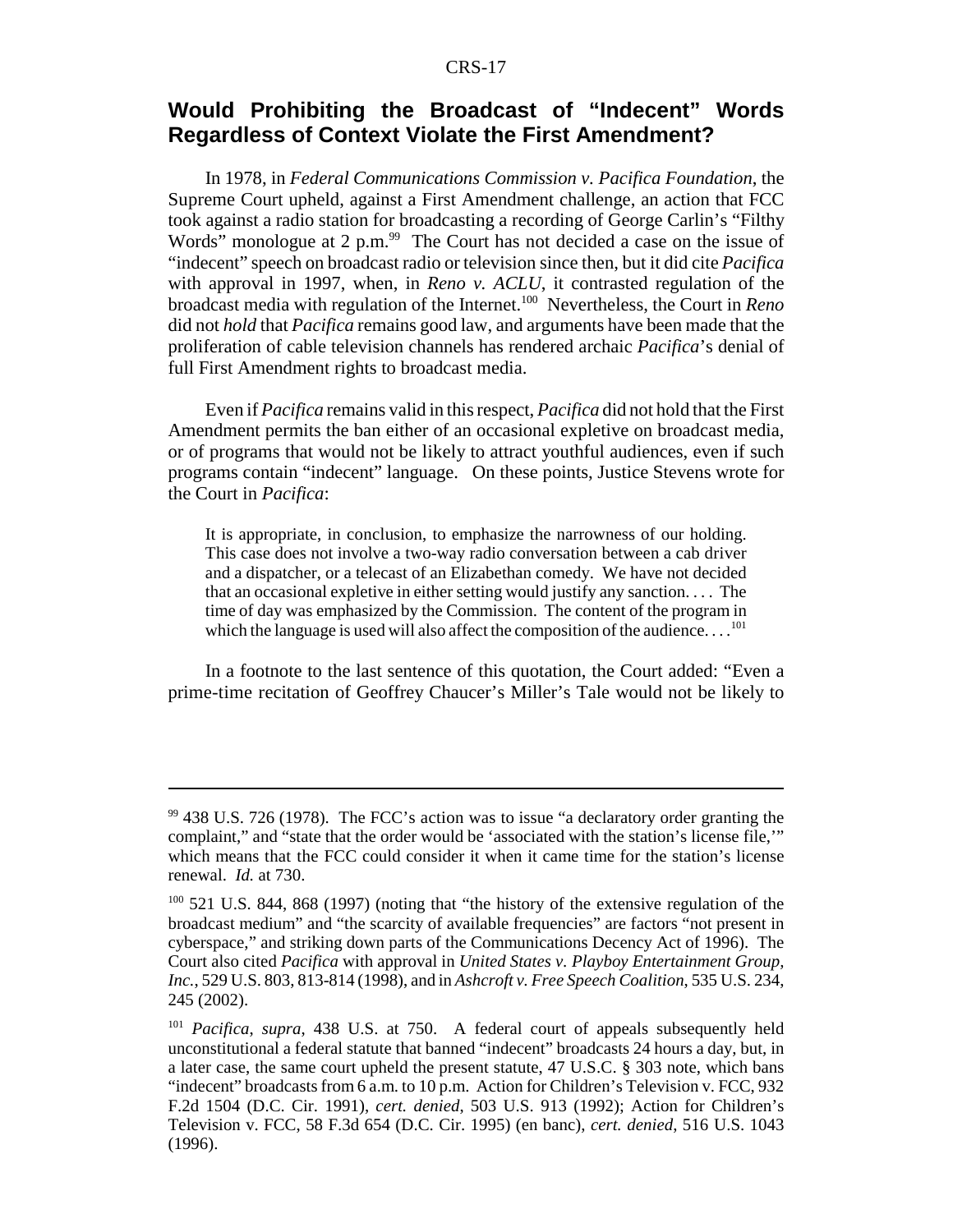command the attention of many children.  $\dots$ <sup>102</sup> At the same time, Justice Stevens acknowledged that the Carlin monologue has political content: "The monologue does present a point of view; it attempts to show that the words it uses are 'harmless' and that our attitudes toward them are 'essentially silly.' The Commission objects, [however,] not to this point of view, but to the way in which it is expressed."<sup>103</sup> The Court commented: "If there were any reason to believe that the Commission's characterization of the Carlin monologue as offensive could be traced to its political content — or even to the fact that it satirized contemporary attitudes about four-letter words — First Amendment protection might be required."<sup>104</sup>

There appears to be some tension between this comment and the Court's remark about Chaucer, as any attempt to censor Chaucer would presumably also be based not on its ideas but on the way its ideas are expressed. But, as noted above, the Court's remark about Chaucer was a footnote to its comment that "[t]he content of the program in which the language is used will also affect the composition of the audience. . . ." Therefore, the difference that Justice Stevens apparently perceived between Chaucer and Carlin was that, even if both have literary, artistic, or political value, only the latter would be likely to attract a youthful audience. Arguably, then, *Pacifica* would permit the censorship, during certain hours, of the broadcast even of works of art that are likely to attract a youthful audience.<sup>105</sup>

If so, this would be contrary to the Court's opposition, in other contexts, to the censorship of works of art. The Court has held that even "materials [that] depict or describe patently offensive 'hard core' sexual conduct," which would otherwise be obscene, may not be prohibited if they have "serious literary, artistic, political, or scientific value."<sup>106</sup> In addition, the "harmful to minors" statutes of the sort that the

<sup>104</sup> *Id*. at 746.

<sup>102</sup> *Id*. at 750, n.29.

<sup>&</sup>lt;sup>103</sup> *Id.* at 746 n.22. These two sentences and the text accompanying the next footnote, although part of Justice Stevens' opinion, are in a part of the opinion (IV-B) joined by only two other justices. Every other quotation from *Pacifica* in this report was from a part of the opinion that a majority of the justices joined.

<sup>&</sup>lt;sup>105</sup> There also appears to be some tension between, on the one hand, Justice Stevens' distinction in *Pacifica* between a point of view and the way in which it is expressed, and, on the other hand, the Court's statement in *Cohen v. California* "that much linguistic expression serves a dual communicative function: it conveys not only ideas capable of relatively precise, detached explication, but otherwise inexpressible emotions as well. In fact, words are often chosen as much for their emotive as their cognitive force. We cannot sanction the view that the Constitution, while solicitous of the cognitive content of individual speech, has little or no regard for that emotive function which, practically speaking, may often be the more important element of the overall message sought to be communicated." 403 U.S. 15, 26 (1971) (upholding the First Amendment right, in the corridor of a courthouse, to wear a jacket bearing the words "F[\*\*\*] the Draft"). Arguably, Carlin's use of "indecent" words not only served an emotive purpose, but served to indicate the precise words to whose censorship he was objecting. Yet *Pacifica* was decided after *Cohen*, which suggests that *Cohen* does not lessen the precedential value of *Pacifica.*

<sup>106</sup> Miller v. California, 413 U.S. 15, 27, 24 (1973). In addition, in striking down parts of (continued...)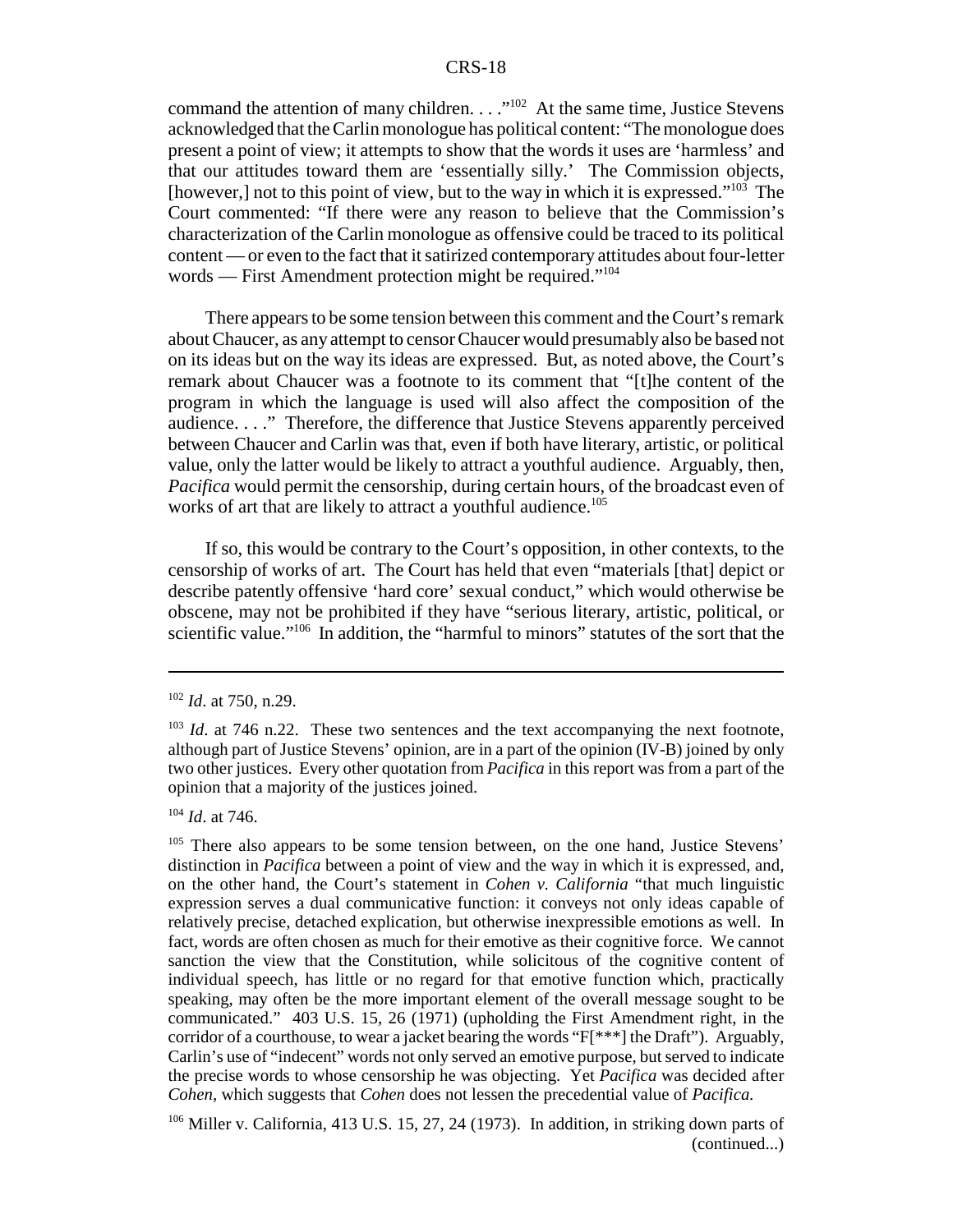Supreme Court upheld in *Ginsberg v. New York* generally define "harmful to minors" to parallel the Supreme Court's definition of "obscenity," and thus prohibit distributing to minors only material that lacks serious value for minors.<sup>107</sup> This suggests that, if the FCC or Congress prohibited the broadcast during certain hours of "indecent" words regardless of context, the Court might be troubled by the prohibition's application to works with serious value, even though *Pacifica* allowed the censorship of Carlin's monologue, despite its apparently having serious value.

Yet, as noted, Justice Stevens' expressed a distinction in *Pacifica* between a point of view and the way in which it is expressed, and, though a majority of the justices did not join the part of the opinion that drew this distinction, a majority of the justices, by concurring in *Pacifica*'s holding, indicated that the political (or literary or artistic) content of Carlin's monologue did not prevent its censorship during certain hours on broadcast radio and television. Therefore, it appears that, in deciding the constitutionality of an FCC or a congressional action prohibiting the broadcasting, during certain hours, of material with "indecent" words, the Court might be troubled by its application to works with serious value only if those works would, like Chaucer's, not likely attract a substantial youthful audience.

In sum, the Court did not hold that the FCC could prohibit an occasional expletive, and did not hold that the FCC could prohibit offensive words in programs — even prime-time programs — that children would be unlikely to watch or listen to. The Court did not hold that the FCC could *not* take these actions, as the question whether it could was not before the Court. But the Court's language quoted above renders *Pacifica* of uncertain precedential value in deciding whether a ban, during certain hours, on the broadcast of "indecent" words regardless of context would be constitutional.

In the "Filthy Words" monologue, as the Supreme Court described it, George Carlin "began by referring to his thoughts about 'the words you couldn't say on the public, ah, airwaves, um, the ones you definitely wouldn't say, ever.' He proceeded to list those words and repeat them over and over in a variety of colloquialisms." The FCC, at the time, used essentially the same standard for "indecent" that it uses today: "[T]he concept of 'indecent' is intimately connected with the exposure of children to language that describes, in terms patently offensive as measured by contemporary

 $106$  (...continued)

the Communications Decency Act of 1996, the Court expressed concern that the statute may "extend to discussions about prison rape or safe sexual practices, artistic images that include nude subjects, and arguably the card catalogue of the Carnegie Library." *Reno v. ACLU, supra*, 521 U.S. at 878. And, in striking down a federal statute that prohibited child pornography that was produced without the use of an actual child, the Court expressed concern that the statute "prohibits speech despite its serious literary, artistic, political, or scientific value." Ashcroft v. Free Speech Coalition, 535 U.S. 234, 246 (2002). In neither of these cases, however, did the Court state that its holding turned on the statute's application to works of serious value.

 $107$  390 U.S. 629 (1968).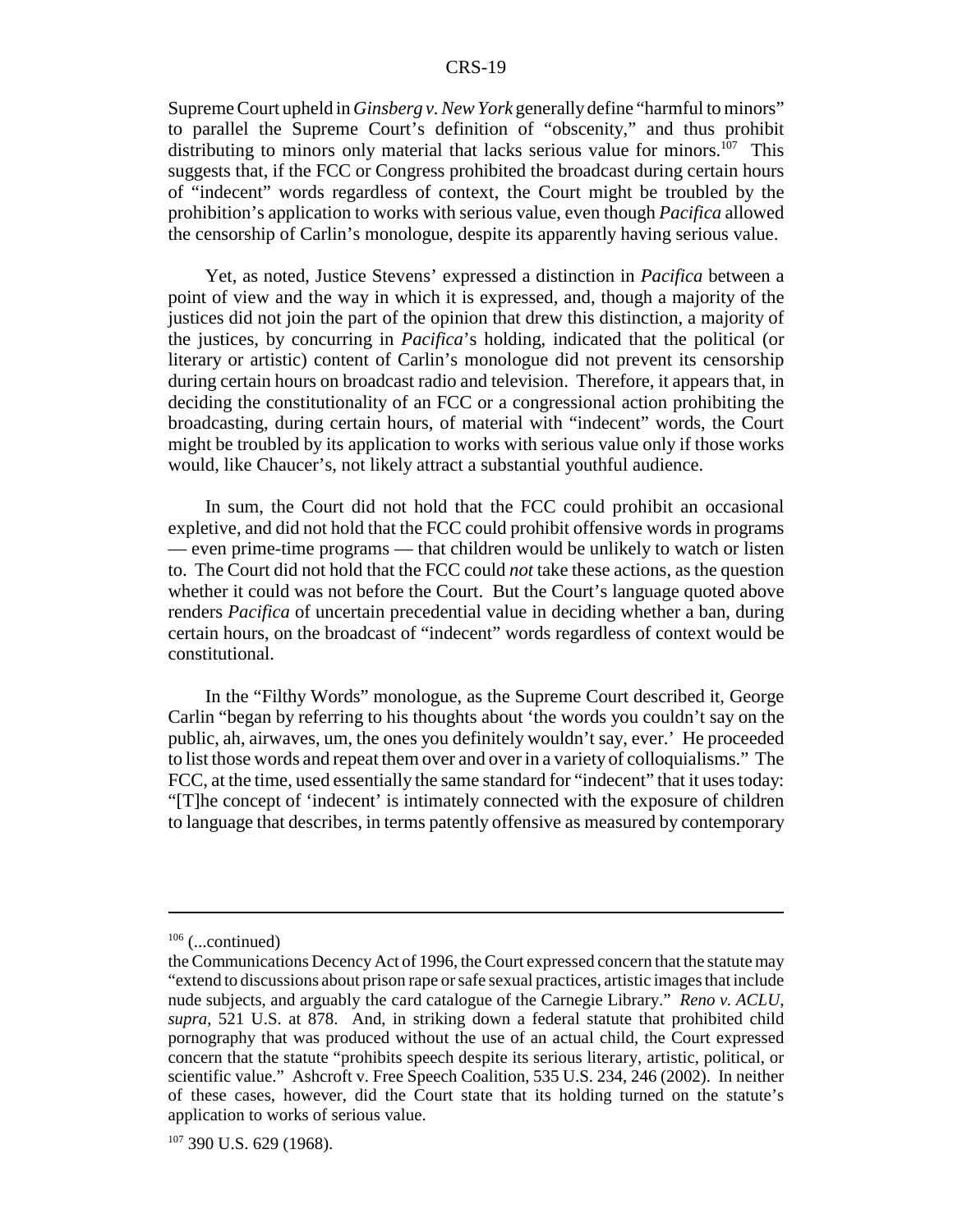community standards for the broadcast medium, sexual or excretory activities and organs.  $\ldots$  ...<sup>108</sup>

Most of Carlin's uses of the "filthy words," it appears from reading his monologue, which is included as an appendix to the Court's opinion, seem designed to show the words' multiple uses, apart from describing sexual or excretory activities or organs. Nevertheless, "the Commission concluded that certain words depicted sexual or excretory activities in a patently offensive manner. . . . .<sup>109</sup> Therefore, one might argue that, even if, under *Pacifica*, the First Amendment does not protect, during certain hours, the use on broadcast media of words that depict sexual or excretory activities in a patently offensive manner, it nevertheless might protect the use of those same words "as an adjective or expletive to emphasize an exclamation" (to quote the FCC Enforcement Bureau's opinion in the Bono case).

A counterargument might be that, in *Pacifica*, the Court noted that "the normal definition of 'indecent' merely refers to nonconformance with accepted standards of morality."<sup>110</sup> This suggests the possibility that the Court would have ruled the same way in *Pacifica* if the FCC had defined "indecent" loosely enough to include the use of a patently offensive word "as an adjective or expletive to emphasize an exclamation." But this is speculative, as the Court did not so rule. Further, as noted above, Court emphasized the narrowness of its holding, noting that it had "not decided that an occasional expletive . . . would justify any sanction. . . ."

On what basis did the Court in *Pacifica* find that the FCC's action did not violate the First Amendment? In Part IV-C of opinion, which was joined by a majority of the justices, Justice Stevens wrote:

[O]f all forms of communication, it is broadcasting that has received the most limited First Amendment protection. Thus, although other speakers cannot be licensed except under laws that carefully define and narrow official discretion, a broadcaster may be deprived of his license and his forum if the Commission decides that such an action would serve "the public interest, convenience, and necessity." Similarly, although the First Amendment protects newspaper publishers from being required to print the replies of those whom they criticize, *Miami Herald Publishing Co. v. Tornillo*, 418 U.S. 241, it affords no such protection to broadcasters; on the contrary, they must give free time to the victims of their criticism. *Red Lion Broadcasting Co. v. FCC*, 395 U.S. 367.

The reasons for these distinctions are complex, but two have relevance to the present case. First, the broadcast media have established a uniquely pervasive presence in the lives of all Americans. Patently offensive, indecent material presented over the airwaves confronts the citizen, not only in public, but in the privacy of the home, where the individual's right to be left alone plainly outweighs the First Amendment rights of an intruder. *Rowan v. Post Office Dept.*, 397 U.S. 728. . . . To say that one may avoid further offense by turning

<sup>108</sup> *Pacifica*, *supra*, 438 U.S. at 731-732.

<sup>&</sup>lt;sup>109</sup> *Id.* at 732 (distinguishing "indecent" from "obscene" and "profane" in 18 U.S.C. § 1464).

<sup>110</sup> *Id*. at 740.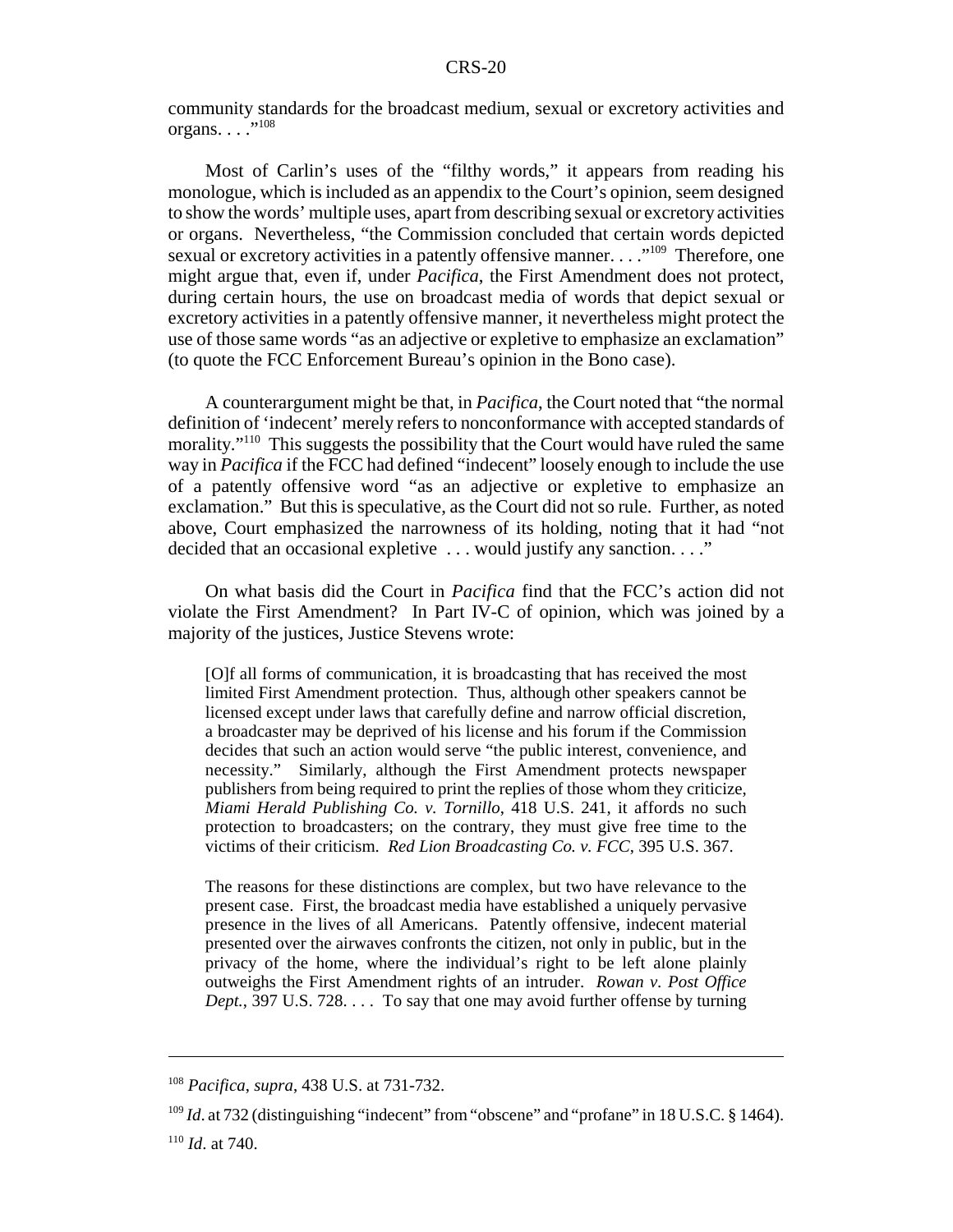off the radio when he hears indecent language is like saying that the remedy for an assault is to run away after the first blow.

Second, broadcasting is uniquely accessible to children, even those too young to read. . . . Bookstores and motion picture theaters . . . may be prohibited from making indecent material available to children. We held in *Ginsberg v. New York*, 390 U.S. 629, that the government's interest in the "well-being of its youth" and in supporting "parents' claim to authority in their own household" justified the regulation of otherwise protected expression.  $\dots$ <sup>111</sup>

In sum, the Court held that, on broadcast radio and television, during certain times of day, certain material may be prohibited because (1) it is patently offensive and indecent, and (2) it threatens the well-being of minors and their parents' authority in their own household. This raises the question of the extent to which the Court continues to allow the government (1) to treat broadcast media differently from other media, and (2) to censor speech on the ground that it is patently offensive and indecent, or threatens the well-being of minors and their parents' authority in their own household.

**Broadcast Media.** In *Red Lion Broadcasting Co. v. FCC*, which the Court cited in the above quotation from *Pacifica*, the Court upheld the FCC's "fairness doctrine," which "imposed on radio and television broadcasters the requirement that discussion of public issues be presented on broadcast stations, and that each side of those issues must be given fair coverage."112 The reason that the Court upheld the imposition of the fairness doctrine on broadcast media, though it would not uphold its imposition on print media, is that "[w]here there are substantially more individuals who want to broadcast than there are frequencies to allocate, it is idle to posit an unabridgeable First Amendment right to broadcast comparable to the right of every individual to speak, write, or publish."113 "Licenses to broadcast," the Court added, "do not confer ownership of designated frequencies, but only the temporary privilege of using them. 47 U.S.C. § 301. Unless renewed, they expire within three years. 47 U.S.C. § 307(d). The statute mandates the issuance of licenses if the 'public convenience, interest, or necessity will be served thereby.'  $47 \text{ U.S.C.}$  §  $307(a)$ ."<sup>114</sup>

The Court in *Red Lion* then noted:

It is argued that even if at one time the lack of available frequencies for all who wished to use them justified the Government's choice of those who would best serve the public interest . . . this condition no longer prevails so that continuing control is not justified. To this there are several answers. Scarcity is not entirely a thing of the past. $^{115}$ 

- <sup>114</sup> *Id*. at 394.
- <sup>115</sup> *Id.* at 396.

<sup>111</sup> *Id*. at 748-750.

<sup>112 395</sup> U.S. 367, 369 (1969).

<sup>113</sup> *Id*. at 388.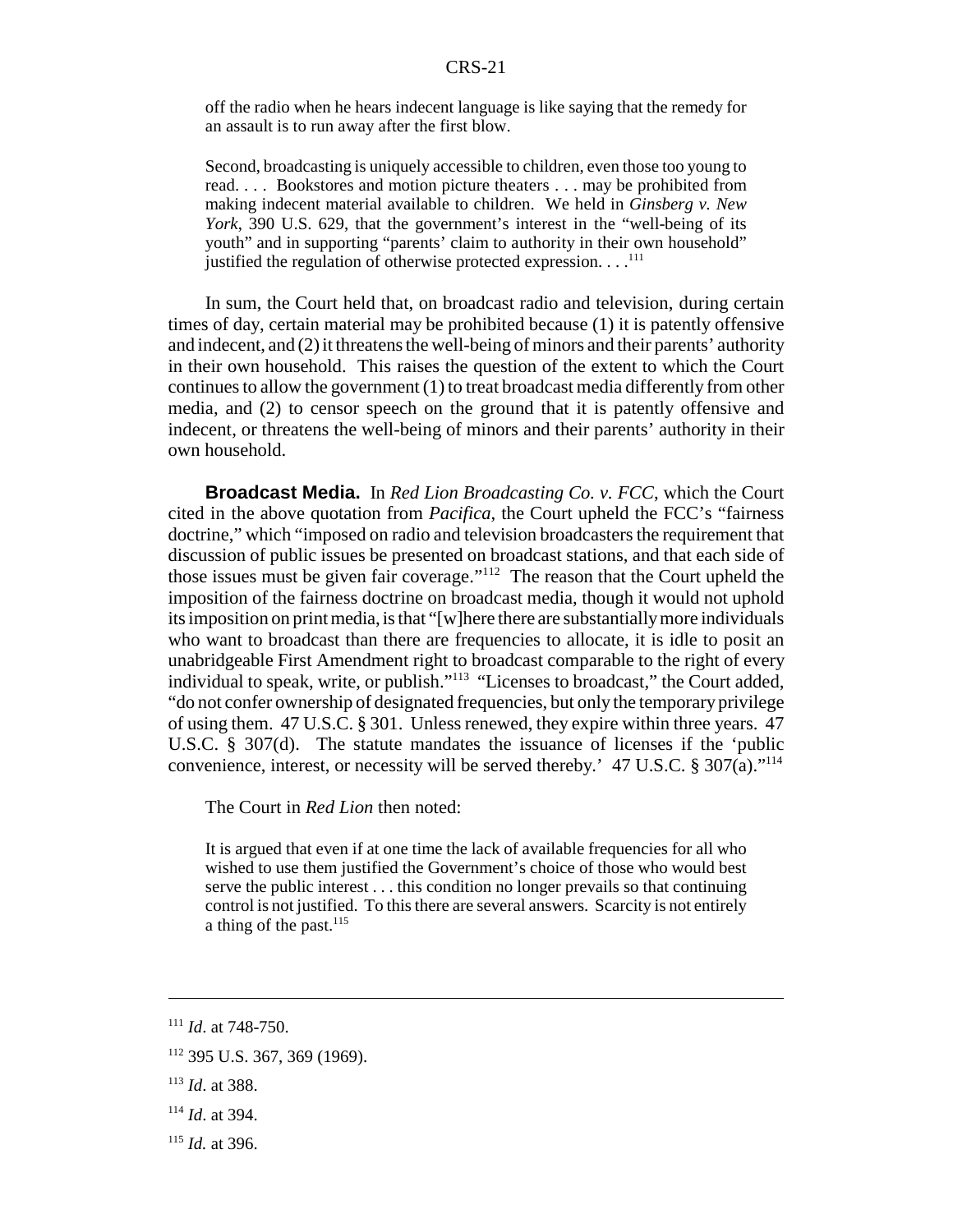With the plethora of cable channels today, has spectrum scarcity now become a thing of the past? In *Turner Broadcasting System, Inc. v. FCC*, the Court held that the scarcity rationale does not apply to cable television:

[C]able television does not suffer from the inherent limitations that characterize the broadcast medium . . . [S]oon there may be no practical limitation on the number of speakers who may use the cable medium. Nor is there any danger of physical interference between two cable speakers attempting to use the same channel. In light of these fundamental technological differences between broadcast and cable transmission, application of a more relaxed standard of scrutiny adopted in *Red Lion* and the other broadcast cases is inapt when determining the First Amendment validity of cable regulation."116

One might argue that, if the scarcity rationale does not apply to cable television, then it should not apply to broadcast television either, because a person who because of scarcity cannot start a broadcast channel can start a cable channel.<sup>117</sup> But the Court has not ruled on the question; in *Turner* it wrote: "Although courts and commentators have criticized the scarcity rationale since its inception, we have declined to question its continuing validity as support for our broadcast jurisprudence, and see no reason to do so here."<sup>118</sup>

In 1987, however, the FCC abolished the fairness doctrine, on First Amendment grounds, noting that technological developments and advancements in the telecommunications marketplace have provided a basis for the Supreme Court to reconsider its holding in *Red Lion*. The FCC's decision was upheld by the U.S. Court of Appeals for the District of Columbia, and the Supreme Court declined to review the case.<sup>119</sup> The court of appeals did not rule on constitutional grounds, but rather concluded "that the FCC's decision that the fairness doctrine no longer served the public interest was neither arbitrary, capricious nor an abuse of discretion, and [we] are convinced that it would have acted on that finding to terminate the doctrine even in the absence of its belief that the doctrine was no longer constitutional."<sup>120</sup>

Thus, *Red Lion* has not been overruled, but the advent of widespread cable television may weaken the scarcity rationale, and thus may weaken *Red Lion* as a

<sup>116 512</sup> U.S. 622, 639 (1994).

 $117$  In the court of appeals decision upholding the current statute that bans "indecent" broadcasts from 6 a.m. to 10 p.m., a dissenting judge wrote of "the utterly irrational distinction that Congress has created between *broadcast* and *cable* operators. No one disputes that cable exhibits more and worse indecency than does broadcast. And cable television is certainly pervasive in our country." Action for Children's Television v. FCC, *supra*, 58 F.3d at 671 (emphasis in original) (Edwards, C.J., dissenting).

<sup>&</sup>lt;sup>118</sup> *Id.* at 638 (citation omitted).

<sup>119</sup> Syracuse Peace Council v. FCC, 867 F.2d 654 (D.C. Cir. 1989), *cert. denied*, 493 U.S. 1019 (1990).

<sup>&</sup>lt;sup>120</sup> *Id.* at 669. In *Arkansas AFL-CIO v. FCC*, 11 F.3d 1430 (8<sup>th</sup> Cir. 1993) (en banc), the court of appeals held that Congress had not codified the fairness doctrine and that the FCC's decision to eliminate it was a reasonable interpretation of the statutory requirement that licensees operate in the public interest.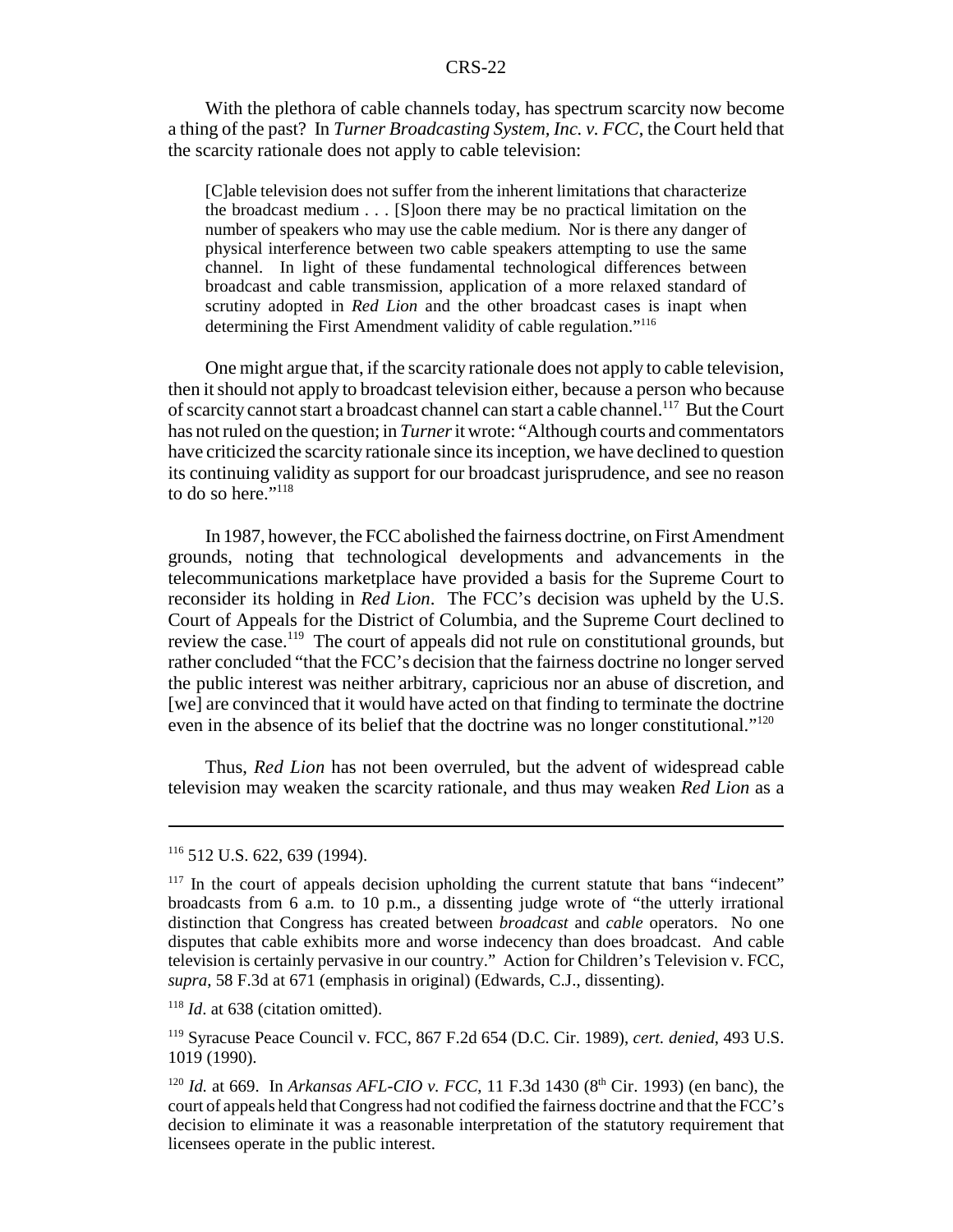precedent, which in turn may weaken *Pacifica* as a precedent, as *Pacifica* relied in part on *Red Lion*. In another context, the Supreme Court, quoting *Pacifica*, noted that cable television "is as 'accessible to children' as over-the-air broadcasting," has also "established a uniquely pervasive presence in the lives of all Americans," and can also "'confron[t] the citizen' in 'the privacy of the home,' . . . with little or no prior warning."121 Yet the Court has held that cable television has full First Amendment protection; i.e., content-based restrictions on cable television receive strict scrutiny.<sup>122</sup>

 In *Community Television v. Wilkinson*, however, a federal district court held that *Pacifica* does not apply to cable television because of several differences between cable and broadcasting.<sup>123</sup> For one, "[i]n the cable medium, the physical scarcity that justifies content regulation in broadcasting is not present."<sup>124</sup> For another, as a subscriber medium, "cable TV is not an intruder but an invitee whose invitation can be carefully circumscribed."125 In *Pacifica*, as noted above, the Court compared broadcast media to an intruder. This rationale may still stand as a basis for applying *Pacifica* to restrictions on broadcast media. As noted, however, if the Court continues to apply *Pacifica* to restrictions on broadcast media, this does not necessarily mean that it would uphold a ban on the broadcast of "indecent" language regardless of context, as *Pacifica* did not hold "that an occasional expletive . . . would justify any sanction. . . ."

**Strict Scrutiny.** We now consider the analysis that the Court might apply if it chooses not to apply *Pacifica* in deciding the constitutionality of a ban on the broadcast of "indecent" language regardless of context. The Court in *Pacifica*, as noted, offered two reasons why the FCC could prohibit offensive speech on broadcast media: "First, the broadcast media have established a uniquely pervasive presence in the lives of all Americans. Patently offensive, indecent material presented over the airwaves confronts the citizen, not only in public, but in the privacy of the home. . . . Second, broadcasting is uniquely accessible to children, even those too young to

<sup>125</sup> *Id*. at 1113.

<sup>&</sup>lt;sup>121</sup> Denver Area Educational Telecommunications Consortium, Inc. v. FCC, 518 U.S. 727, 744-745 (1996) (upholding a federal statute that permits cable operators to prohibit indecent material on leased access channels).

<sup>&</sup>lt;sup>122</sup> United States v. Playboy Entertainment Group, Inc., 529 U.S. 803, 813 (2000) (striking down a federal statute that required distributors to fully scramble or fully block signal bleed to non-subscribers to cable channels; "signal bleed" refers to the audio or visual portions of cable television programs that non-subscribers to a cable channel may be able to hear or see despite the fact that the programs have been scrambled to prevent the non-subscribers from hearing or seeing them).

<sup>&</sup>lt;sup>123</sup> 611 F. Supp. 1099 (D. Utah 1985), *aff'd*, 800 F.2d 989 (10<sup>th</sup> Cir. 1986), *aff'd*, 480 U.S. 926 (1987) (striking down Utah Cable Television Programming Decency Act). The court of appeals did not discuss the constitutional issue beyond stating that it agreed with the district court's reasons for its holding. 800 F.2d at 991. A summary affirmance by the Supreme Court, as in this case, is "an affirmance of the judgment only," and does not indicate approval of the reasoning of the court below. Mandel v. Bradley, 432 U.S. 173, 176 (1977).

<sup>124</sup> *Id*. at 1112.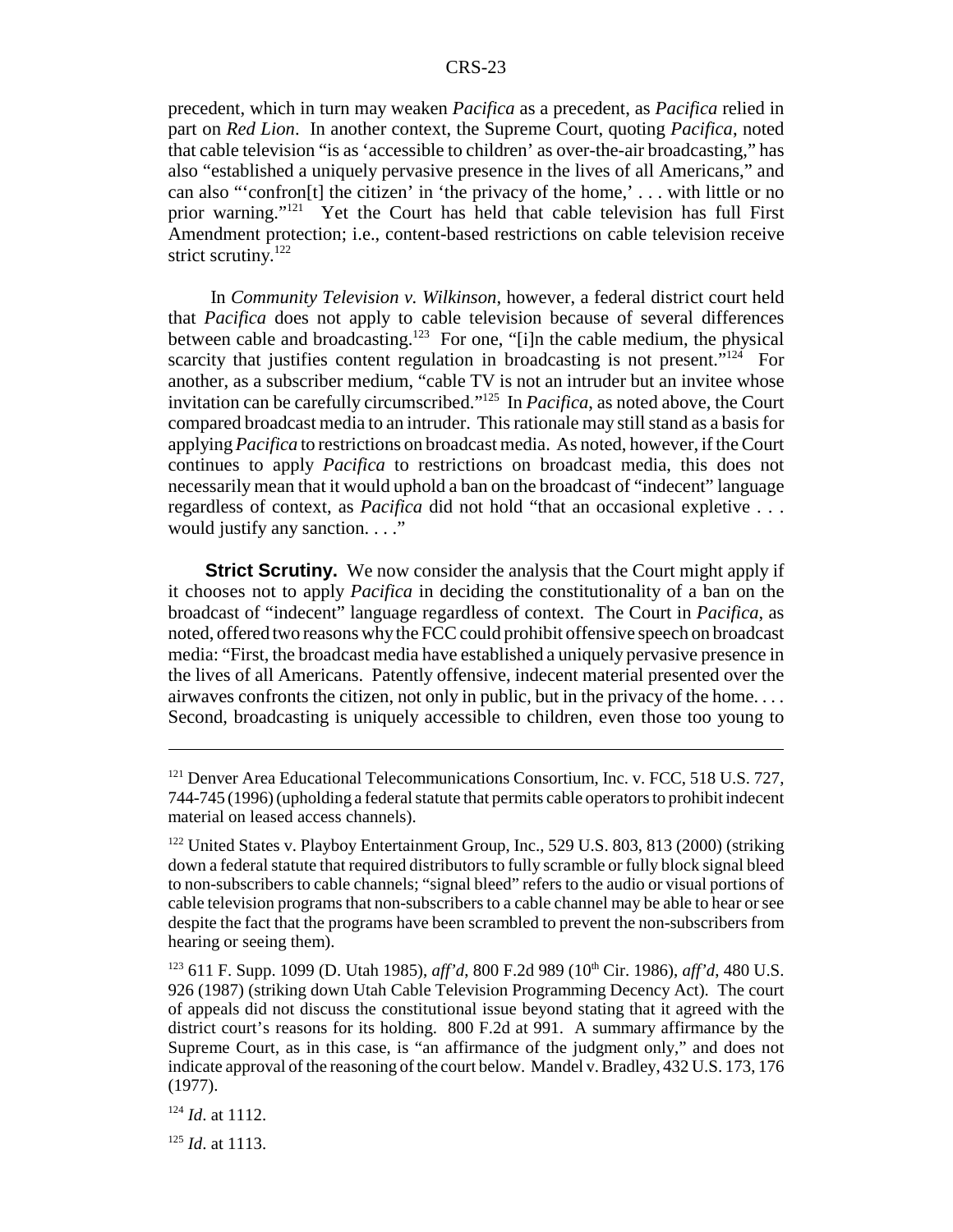read," and the government has an interest in the "well-being of its youth"and "in supporting 'parents' claim to authority in their own household.'" The first of these reasons apparently refers to adults as well as to children.

Ordinarily, when the government restricts speech, including "indecent" speech, on the basis of its content, the restriction, if challenged, will be found constitutional only if it satisfies "strict scrutiny."126 This means that the government must prove that the restriction serves "to promote a compelling interest" and is "the least restrictive means to further the articulated interest."127 The Court in *Pacifica* did not apply this test or any weaker First Amendment test, and did not explain why it did not. Its reason presumably was that the FCC's action restricted speech only on broadcast media. If, however, the Court were not to apply *Pacifica* in determining the constitutionality of a ban, during certain hours, on the broadcast of "indecent" language regardless of context, then it would apparently apply strict scrutiny.

If the Court were to apply strict scrutiny in making this determination, it seems unlikely that it would find the first reason cited in *Pacifica* — sparing citizens, including adults, from patently offensive or indecent words — to constitute a compelling governmental interest. The Court has held that the government may not prohibit the use of offensive words unless they "fall within [a] relatively few categories of instances," such as obscenity, fighting words, or words "thrust upon unwilling or unsuspecting viewers."<sup>128</sup>

If the Court were to apply strict scrutiny in determining the constitutionality of a ban, during certain hours, on the broadcast of "indecent" language regardless of context, it also might not find the second reason cited in *Pacifica* — protecting minors from patently offensive and indecent words and "supporting 'parents' claim to authority in their own household'" — to constitute a compelling governmental interest. When the Court considers the constitutionality of a restriction on speech, it ordinarily — even when the speech lacks full First Amendment protection and the court applies less than strict scrutiny — requires the government to "demonstrate that the recited harms are real, not merely conjectural, and that the regulation will in fact alleviate these harms in a direct and material way." $129$  With respect to restrictions

<sup>126</sup> Sable Communications of California v. Federal Communications Commission, 492 U.S. 115 (1989); Action for Children's Television v. FCC, *supra*, 932 F.2d at 1509.

<sup>127</sup> *Id*. at 126.

<sup>128</sup> Cohen v. California, *supra*, 403 U.S. at 19, 21. Under *Pacifica*, broadcast media do thrust words upon unwilling or unsuspecting viewers, but, if a court were to apply strict scrutiny to a ban on the broadcast of "indecent" language regardless of context, then it would not be following *Pacifica*.

<sup>129</sup> *Turner Broadcasting*, *supra*, 512 U.S. at 664 (incidental restriction on speech). *See also*, Edenfield v. Fane, 507 U.S. 761, 770-771 (1993) (restriction on commercial speech); Nixon v. Shrink Missouri Government PAC, 528 U.S. 377, 392 (2000) (restriction on campaign contributions). In all three of these cases, the government had restricted less-than-fully protected speech, so the Court did not apply strict scrutiny. Because offensive words are apparently entitled to full First Amendment protection (except under *Pacifica* and in the instances cited in *Cohen v. California*, quoted in the text above), it seems all the more likely (continued...)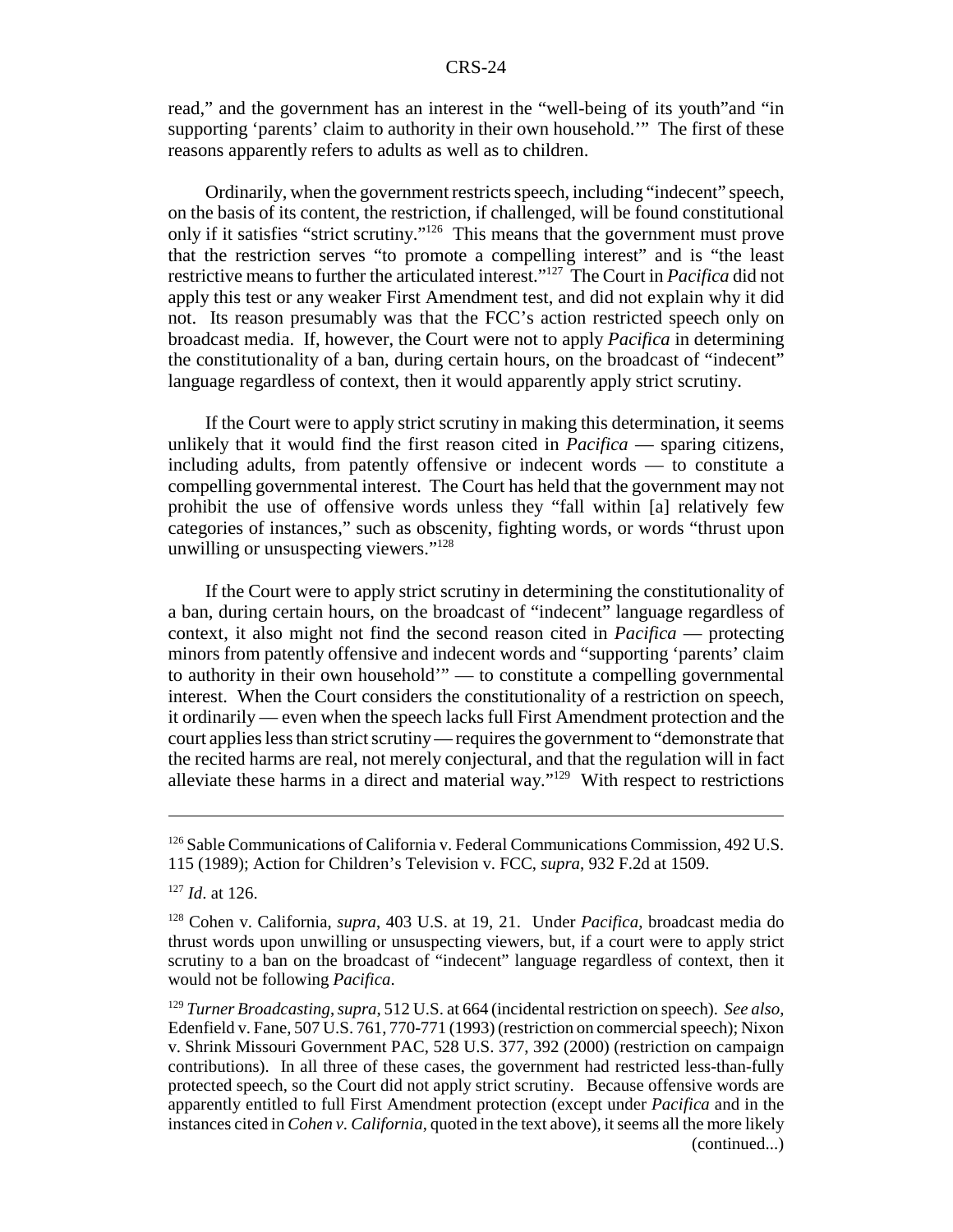designed to deny minors access to sexually explicit material, by contrast, the courts appear to assume, without requiring evidence, that such material is harmful to minors, or to consider it "obscene as to minors," even if it is not obscene as to adults, and therefore not entitled to First Amendment protection with respect to minors, whether it is harmful to them or not.<sup>130</sup> A word used as a mere adjective or expletive,

A federal district court wrote:

We are troubled by the absence of evidence of harm presented both before Congress and before us that the viewing of signal bleed of sexually explicit programming causes harm to children and that the avoidance of this harm can be recognized as a compelling State interest. We recognize that the Supreme Court's jurisprudence does not require empirical evidence. Only some minimal amount of evidence is required when sexually explicit programming and children are involved.

Playboy Entertainment Group, Inc. v. United States, 30 F. Supp.2d 702, 716 (D. Del. 1998); *aff'd*, 529 U.S. 803 (2000). The district court therefore found that the statute served a compelling governmental interest, though it held it unconstitutional because it found that the statute did not constitute the least restrictive means to advance the interest. The Supreme Court affirmed on the same ground, apparently assuming the existence of a compelling governmental interest, but finding a less restrictive means that could have been used.

In another case, a federal court of appeals, upholding the current statute that bans "indecent" broadcasts from 6 a.m. to 10 p.m., noted "that the Supreme Court has recognized that the Government's interest in protecting children extends beyond shielding them from physical and psychological harm. The statute that the Court found constitutional in *Ginsberg* sought to protect children from exposure to materials that would 'impair[] [their] *ethical and moral* development. . . . Congress does not need the testimony of psychiatrists and social scientists in order to take note of the coarsening of impressionable minds that can result from a persistent exposure to sexually explicit material. . . ." Action for Children's (continued...)

 $129$  (...continued)

that the Court, if it applied strict scrutiny instead of *Pacifica* to a challenge to a ban on the broadcast of "indecent" words regardless of context, would require the government to demonstrate that harms it recites are real and that the ban would alleviate these harms in a direct and material way.

<sup>&</sup>lt;sup>130</sup> Interactive Digital Software Association v. St. Louis County, Missouri, 329 F.3d 954, 959  $(8<sup>th</sup> Cir. 2003)$ . The Supreme Court has "recognized that there is a compelling interest in protecting the physical and psychological well-being of minors. This interest extends to shielding minors from the influence of literature that is not obscene by adult standards." *Sable*, *supra*, 492 U.S. at 126. The Court has also upheld a state law banning the distribution to minors of "so-called 'girlie' magazines" even as it acknowledged that "[i]t is very doubtful that this finding [that such magazines are "a basic factor in impairing the ethical and moral development of our youth"] expresses an accepted scientific fact." Ginsberg v. New York, *supra*, 390 U.S. at 631, 641. "To sustain state power to exclude [such material from minors]," the Court wrote, "requires only that we be able to say that it was not irrational for the legislature to find that exposure to material condemned by the statute is harmful to minors." *Id*. at 641. *Ginsberg* thus "invokes the much less exacting 'rational basis' standard of review," rather than strict scrutiny. *Interactive Digital Software Association*, *supra*, 329 F.3d at 959.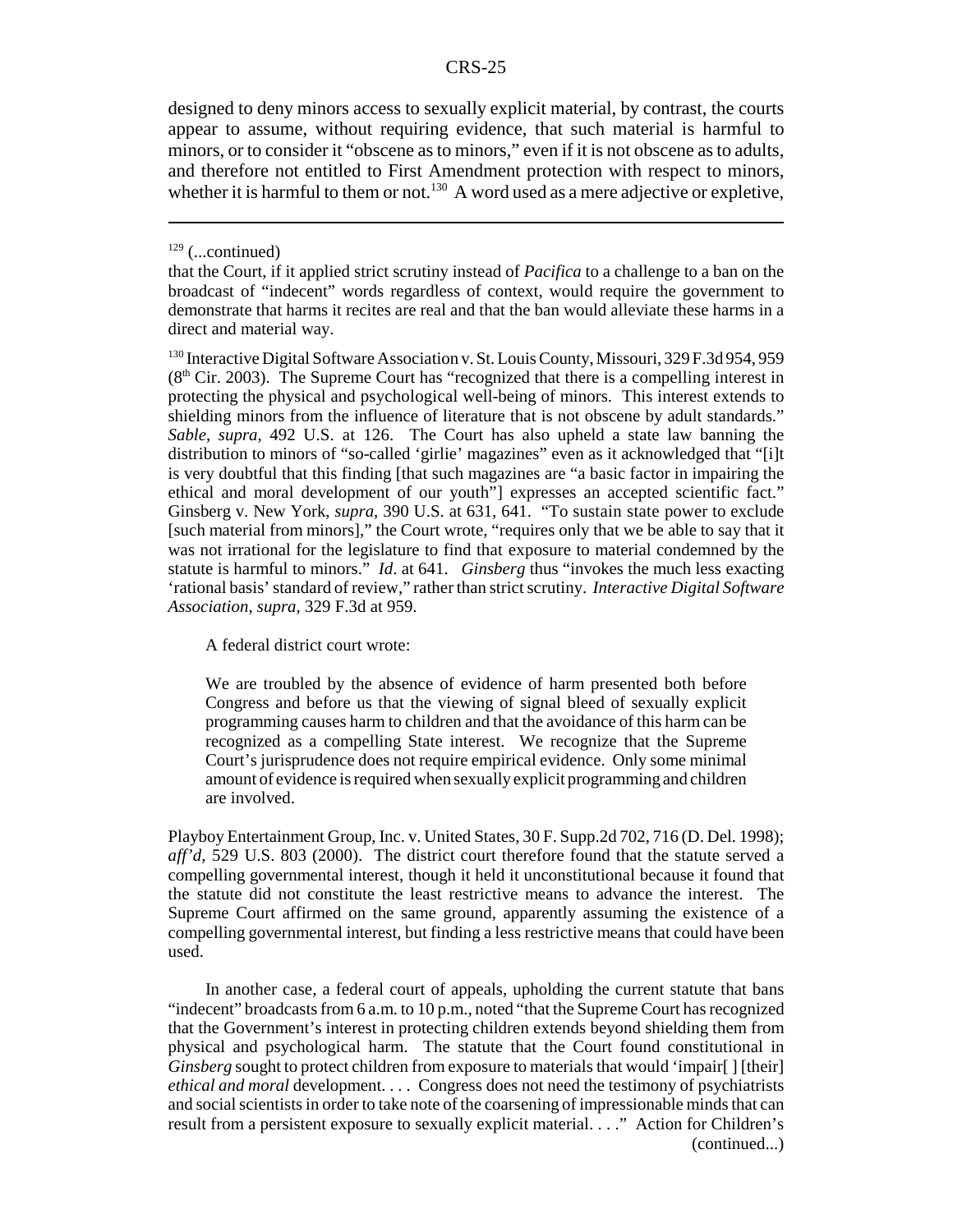however, arguably does not constitute sexually oriented material.<sup>131</sup> Therefore, if a court applied strict scrutiny to decide the constitutionality of a ban, during certain hours, on the broadcast of "indecent" words regardless of context, then, in determining the presence of a compelling interest, the court might require the government to "demonstrate that the recited harms are real, not merely conjectural, and that the regulation will in fact alleviate these harms in a direct and material way." This could raise the question, not raised in *Pacifica*, of whether hearing such words is harmful to minors. More precisely, it might raise the question of whether hearing such words on broadcast radio and television is harmful to minors, even in light of the opportunities for minors to hear such words elsewhere. If the government failed to prove that hearing certain words on broadcast radio or television is harmful to minors, then a court would not find a compelling interest in censoring those words and might strike down the law.

It might still uphold the law, however, if it found that the law served the government's interest "in supporting 'parents' claim to authority in their own household,'" and that this is a compelling interest independent from the interest in protecting the well-being of minors. In *Ginsberg v. New York*, the Court referred to the state's interest in the well-being of its youth as "independent" from its interest in supporting "parents' claim to authority in their own household to direct the rearing of their children."132 The holding in *Ginsberg*, however, did not turn on whether these interests are independent, and one might argue that they are not, because the government's interest in supporting parents lies in assisting them in protecting their children from harmful influences. If "indecent" words are not a harmful influence, then, arguably, the government has no interest, sufficient to override the First Amendment, in supporting parents in their efforts to prevent their children's access to them. It has also been argued that "a law that effectively *bans* all indecent programming . . . does not facilitate parental supervision. In my view, my right as a parent has been preempted, not facilitated, if I am told that certain programming will be banned from my . . . television. Congress cannot take away my right to decide what my children watch, absent some showing that my children are in fact at risk of harm from exposure to indecent programming."133

If the government could persuade a court that a ban, during certain hours, on the broadcast of "indecent" words regardless of context serves a compelling interest —

 $130$  (...continued)

Television v. FCC, *supra*, 58 F.3d at 662 (brackets and italics supplied by the court). A dissenting judge in the case noted that, "[t]here is not one iota of evidence in the record . . . to support the claim that exposure to indecency is harmful — indeed, the nature of the alleged 'harm' is never explained." *Id*. at 671 (D.C. Cir. 1995) (Edwards, C.J., dissenting).

 $131$  The full Commission's decision in the Bono case stated that "any use of that word or a variation, in any context, inherently has a sexual connotation." But this does not necessarily mean that it is sexually oriented enough to cause the courts to assume without evidence that it is harmful to minors.

<sup>132</sup> *Ginsberg*, *supra*, 390 at 640, 639. *See also*, Action for Children's Television v. FCC, *supra*, 58 F.3d at 661.

<sup>133</sup> Action for Children's Television v. FCC, *supra*, 58 F.3d at 670 (emphasis in original) (Edwards, C.J., dissenting).